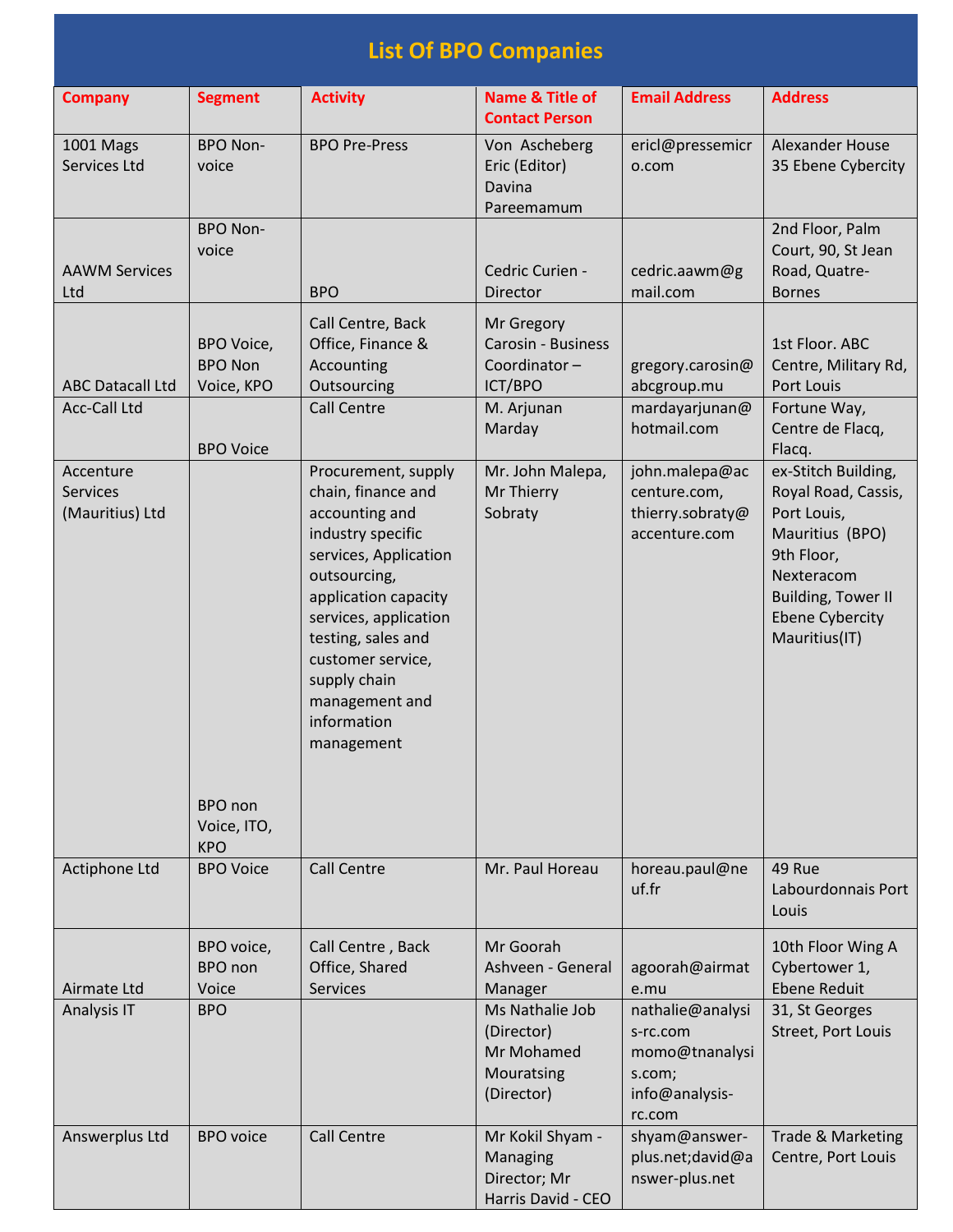| <b>APC IT Ltd</b><br><b>Apollo Solutions</b>                           | <b>BPO Non-</b><br>Voice<br><b>BPO</b> voice                   | <b>Call Centre</b>                                                            | Mr Patrick Arnaldi<br>$-MD$<br>Kiran Ruchchan<br>Director of<br>Finance                                                        | parnaldi@web-<br>companies.com<br>kruchchan@apoll<br>oblake.com                                   | La Mivoie, Rivià re<br>Noire/ 6th Floor<br><b>Chancery House</b><br>Lislet Geoffroy<br><b>Street Port, Louis</b><br>2nd Floor, Hi Tech<br>Center, Coastal<br>Road, Pte aux<br>Sables. |
|------------------------------------------------------------------------|----------------------------------------------------------------|-------------------------------------------------------------------------------|--------------------------------------------------------------------------------------------------------------------------------|---------------------------------------------------------------------------------------------------|---------------------------------------------------------------------------------------------------------------------------------------------------------------------------------------|
| ArtCom<br>Outsourcing<br>Aspen Global                                  | BPOVoice,<br>BPO non<br>Voice<br><b>BPO Non</b><br>Voice       | Call Centre, Back<br>Office, Shared<br><b>Services</b><br><b>Back office</b>  | Mr Mungur Sanjay<br>$-CEO$<br>Samer Kassem                                                                                     | SanjayM@ArtCo<br>mLive.com<br>krama@aspengl.<br>com/<br>nadamessack@kr<br>ossborder.intnet.<br>mu | 6th Fl; 57 Ebene<br>Mews Ebene<br>CyberCity<br>301 GBS Plaza cnr<br>La Salette and<br>Royal Road, Grand<br>Bay                                                                        |
| <b>ASSISTANCE</b><br><b>VIRTUELLE LTD</b><br>Astek                     | <b>BPO</b> non<br>Voice<br><b>BPO</b> non                      | Provision of voice to<br>data transcription<br>services<br><b>Back Office</b> | Mr Bathurst<br>Damien - Manager<br>Mrs P. Lew Fai P -<br>Managing<br>Director                                                  | damien.bathurst<br>@assistancevirtu<br>elle.com<br>plewfai@astek.m                                | St. Paul Road 91<br><b>VACOAS</b><br>5th Floor, Module<br>A4, Cyber Tower,                                                                                                            |
| (Mauritius) Ltd<br><b>AXA CUSTOMER</b><br><b>SERVICES LTD</b>          | Voice<br>BPO non<br>Voice, BPO<br>Voice, IT<br><b>Services</b> | Call Centre, Technical<br>helpdesk                                            | Mr Ruhee Kabir -<br>CEO                                                                                                        | $\mathsf{u}$<br>kabir.ruhee@axa<br>customerservices<br>.com                                       | Ebene.<br>8 dbm industrial<br>estate Coromandel<br>Port-Louis                                                                                                                         |
| Azur BPO                                                               | <b>BPO Voice</b>                                               | <b>Call Centre</b>                                                            | Stéphane François                                                                                                              | azur.bop@gmail.<br>com                                                                            | 9th Floor C&R<br>Court, 49 Rue<br>Labourdonnais,<br>Port Louis                                                                                                                        |
| <b>Batch Image</b><br>Processing<br><b>Indian Ocean</b><br>(BIPIO) Ltd | BPO non-<br>voice                                              |                                                                               | Mis Brinda<br>Vencatasamy -<br>Assistante de<br><b>Direction</b>                                                               | brinda@bipio.co<br>m                                                                              | 8th Floor, Cyber<br>Tower 2, Ebene                                                                                                                                                    |
| <b>Bcad Company</b><br>limited                                         | <b>BPO Non</b><br>Voice                                        | <b>BPO-Architectural</b><br>design                                            | Mr Y.H. Dwarka                                                                                                                 | hansdwarka@gm<br>ail.com                                                                          | 8 Xavier<br>Nalletamby Road<br>Phoenix                                                                                                                                                |
| <b>Bee Blue Call</b><br>Centre                                         | BPO voice,<br><b>BPO</b> non<br>Voice                          | Call Centre, Back<br>Office                                                   | <b>Miss CUZIN</b><br><b>HELENE -</b><br><b>DIRECTOR</b><br><b>ASSOCIATE, Miss</b><br>PERIANAN ASHA -<br>responsable de<br>site | asha.perianan@g<br>mail.com,<br>helene.cuzin@or<br>ange.fr                                        | 21 QUEEN STREET<br><b>CROWN COURT</b><br><b>ROSE HILL</b>                                                                                                                             |
| <b>Berney Call</b><br>Center Ltd                                       | <b>BPO Voice</b>                                               |                                                                               | Mr. Mario Berney                                                                                                               | bccmario@hotm<br>ail.com                                                                          | Rivercourt, 6, Rue<br>St Denis, Port Louis                                                                                                                                            |
| <b>Biwing</b><br><b>BLS Company</b>                                    | <b>BPO</b> non<br>Voice<br><b>KPO</b>                          | <b>Back Office</b><br>Finance & Accounting                                    | Mr Kerambrun<br>Nicolas - Finance<br>Director<br>Mrs. Varuna                                                                   | nkerambrun@pa<br>rfip.com<br>varujh@yahoo.co                                                      | <b>Nexteracom Tower</b><br>11 Level 10 Ebene<br>12 Résidence                                                                                                                          |
| Ltd                                                                    |                                                                | Outsourcing                                                                   | Jhunput                                                                                                                        | m                                                                                                 | Complex, Royal<br>Road, Flic en Flac                                                                                                                                                  |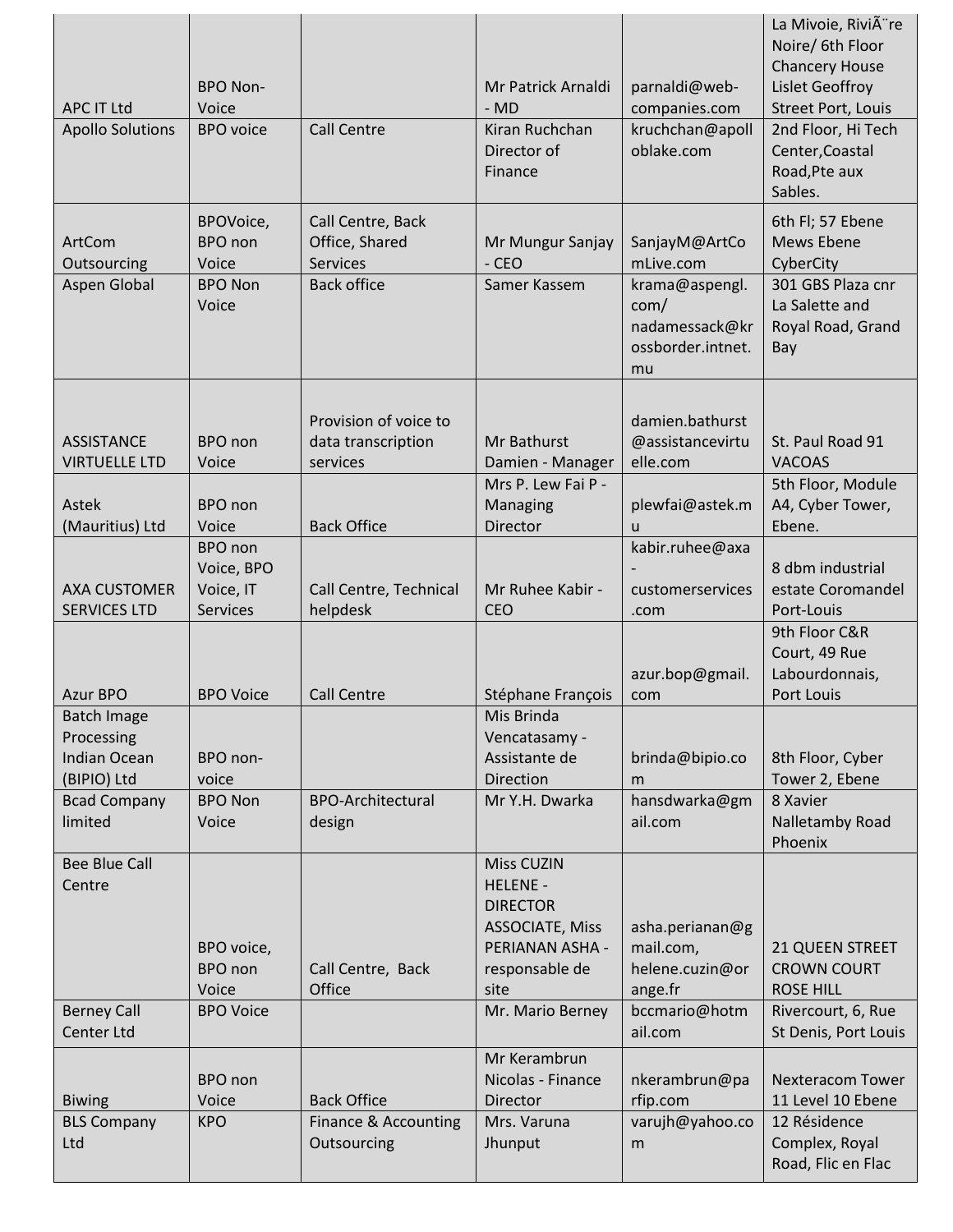|                                                                    | <b>BPO Non-</b>                                |                                                                  | Mrs Michella How<br>/ Mr Manuel                                                           | mhow@blueconn                                                                                  | 6th floor Cyber<br>Tower 1, Ebene                                          |
|--------------------------------------------------------------------|------------------------------------------------|------------------------------------------------------------------|-------------------------------------------------------------------------------------------|------------------------------------------------------------------------------------------------|----------------------------------------------------------------------------|
| <b>Blue connect</b>                                                | voice                                          |                                                                  | Leistner                                                                                  | ect.mu                                                                                         | <b>Cyber City</b>                                                          |
| <b>Bureau d'Etudes</b><br>des                                      | <b>BPO Non</b><br>Voice                        | <b>BPO-Architectural</b><br>design                               | Mr Serge<br>Benedicto<br>(Director)                                                       | bedesmascareign<br>es@intnet.mu                                                                | Nelson Road,<br><b>Grand Gaube</b>                                         |
| Mascareignes<br>Limitee                                            |                                                |                                                                  |                                                                                           |                                                                                                |                                                                            |
| <b>Business Back</b>                                               | <b>BPO Non-</b>                                |                                                                  | <b>Mr PROUET</b><br>ALBAN -                                                               |                                                                                                | <b>SAINT ANTOINE SE</b>                                                    |
| Office Ltd                                                         | Voice                                          |                                                                  | <b>DIRECTOR</b>                                                                           | bbo@intnet.mu                                                                                  | M22D GOODLANDS                                                             |
| <b>BVA Datacall</b>                                                | <b>BPO Voice</b>                               | <b>Call Centre</b>                                               | <b>Didier MARCEL</b>                                                                      | dmarcel@datacal<br>l.fr                                                                        | 2nd Floor, ABC<br>Center, Military<br>Road, Port Louis                     |
| Cabsis<br><b>Consulting Ltd</b>                                    | <b>BPO Non</b><br>Voice, IT<br><b>Services</b> | Back office,<br>DC/DR/BCP                                        | Laurent Linty                                                                             | llinty@cabsis-<br>consulting.com;<br>contact@cabsis-<br>consulting.com                         | Angle des rues<br>Shakespeare &<br>Herschell, Champ<br>de Mars, Port Louis |
| <b>Caliptis System</b><br>Ltd                                      | <b>BPO Voice</b>                               |                                                                  | Mr. Alexandre<br>Ribot                                                                    | info@caliptis.co<br>m                                                                          | Gaville<br>House, Victoria<br>Road, Quatre<br><b>Bornes</b>                |
| <b>Call Discount Ltd</b>                                           | <b>BPO Non-</b><br>voice                       | <b>Mobile Application</b><br>Development,<br>Website development | M. Cedric Ferte                                                                           | cedric@mmsouts<br>ourcing.fr                                                                   | Gaby Lane, Palma                                                           |
| Call expert                                                        | <b>BPO Voice</b>                               | Call centre                                                      | Robin Appadoo                                                                             | rappadoo@consu<br>Itant.com                                                                    | 13th Floor,<br><b>NeXteracom Tower</b><br>I, Ebene,<br>(Mauritius)         |
| <b>Call Process</b><br>Limited                                     | <b>BPO Non-</b><br>voice, BPO<br>Voice         | Back Office, BPO                                                 | Mr Daniel Dietrich<br>(Director)<br>Mr Ram                                                | assistance@xpert<br>s.fr                                                                       | Morcellement<br>Bismic, Flic En Flac                                       |
| <b>Call Services</b>                                               | <b>BPO Voice</b>                               | <b>Call Centre</b>                                               | Mr Mounir<br>Qualam                                                                       | Mounir.Qalam@c<br>sl.mauritiustelec<br>om.com;<br>shane.seebaluck<br>@mauritiustelec<br>om.com | 5th floor, orange<br>tower, ebene                                          |
| Cameron Ltd                                                        | BPO, KPO                                       | Finance & Accounting<br>Outsourcing, HR<br>outsourcing           | Gaetan Ah Kang                                                                            | gaetan.ahkang@t<br>aylorsmith.mu                                                               | <b>Taylor Smith</b><br>House Old Quay D<br>,Port Louis                     |
| Cap<br>Performance                                                 | <b>BPO Voice</b>                               | <b>Call Centre</b>                                               | Zohair Chaouachi                                                                          | zc@cp-bpo.com                                                                                  | 26 Avenue Ollier,<br><b>Quatre Bornes</b>                                  |
| Capline BPO Call<br>Center Ltd                                     | BPO Voice,<br><b>BPO Non-</b><br>voice         |                                                                  | Mrs Gladyse<br>Lavigilante -<br><b>Director</b>                                           | capline.call@yah<br>oo.fr                                                                      | Lislet Geoffroy (PO<br>Box 93 ) Curepipe<br><b>Mauritius</b>               |
| <b>CCA MAURITIUS</b><br>- Client Center<br>Alliance (Mtuis)<br>Ltd | <b>BPO Voice</b>                               | <b>Call Centre</b>                                               | M. François de<br><b>Grivel (Managing</b><br>Director) Mireille<br>Rose (Site<br>Manager) | mireille.rose@cc<br>amauritius.com                                                             | Zone Industrielle<br>de St Antoine,<br>Goodlands                           |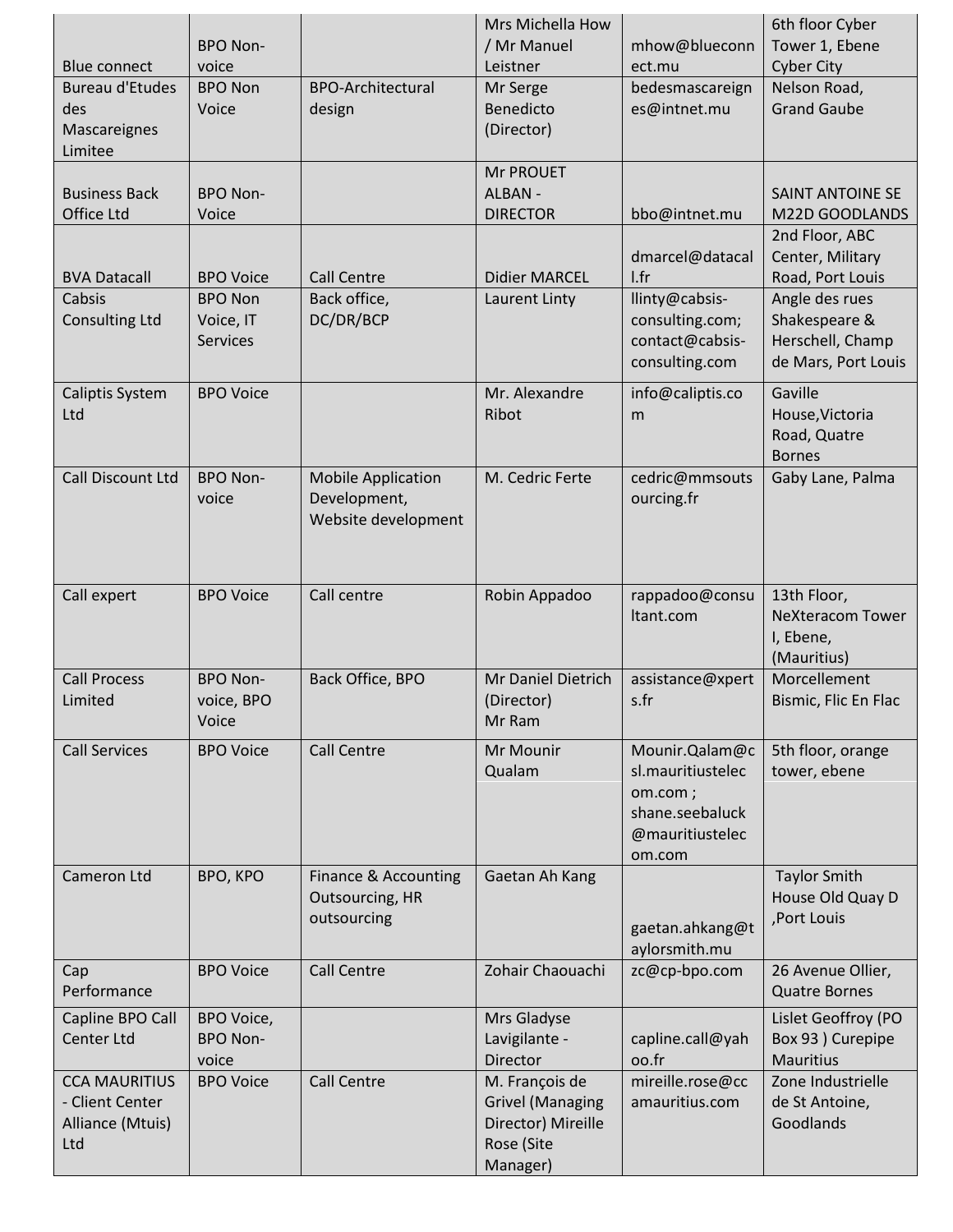| <b>CCI BPO</b>         |                  |                        |                             |                   | <b>SUITE 210 GRAND</b>              |
|------------------------|------------------|------------------------|-----------------------------|-------------------|-------------------------------------|
|                        |                  |                        |                             |                   | <b>BAY BUSINESS</b>                 |
|                        |                  |                        | Mrs SHABNAM                 | shabnam.bundho    | <b>QUARTER CHEMIN</b>               |
|                        |                  |                        | <b>BUNDHOO -</b>            | o@communicati     | <b>VINGT PIED GRAND</b>             |
|                        | <b>BPO Voice</b> | <b>Call Centre</b>     | Director                    | oncentres.com     | <b>BAY</b>                          |
|                        |                  |                        | Mrs NITHOO                  |                   |                                     |
| <b>CENTRE FOR</b>      |                  |                        | <b>DEVIANEE -</b>           |                   |                                     |
| <b>POLICY</b>          |                  |                        | <b>GENERAL</b>              | cnithoo@parlice   | 4TH FLOOR TM                        |
| <b>RESEARCH</b>        |                  |                        | MANAGER, Mr                 | ntre.org;         | <b>BUILDING, 26 POPE</b>            |
| (MAURITIUS)            | BPO non          |                        | <b>GOKHOOL MATT -</b>       | matt.gokhool@p    | <b>HENNESSY STREET</b>              |
| <b>LTD</b>             | Voice            | <b>Back Office</b>     | <b>CEO</b>                  | arliament-eu.eu   | <b>PORT LOUIS</b>                   |
| Centre                 | <b>KPO</b>       | <b>Medical Process</b> | Mr. Jean Louis              | jroule@cidc-      | 7th Floor, Ebene                    |
| International          |                  | Outsourcing, BPO       | Roule (Director)            | mu.com            | Cyber tower 2,                      |
| d'Etudes               |                  |                        | Mr. Sooben                  | ssonea@cidc-      | <b>Ebene Cybercity</b>              |
| Cliniques (CIDC)       |                  |                        | (Manager) Mrs               | mu.com            |                                     |
|                        |                  |                        | Claire Blazy Jauzac         | (secretary)       |                                     |
|                        |                  |                        | (Docteur en                 | cblazy@cidc-      |                                     |
|                        |                  |                        | Pharmacie)                  | mu.com            |                                     |
| Cepal Pharma           | <b>KPO</b>       | <b>Medical Process</b> | Mr. Jean Louis              | catherine.laheurt | 7th Floor, Ebene                    |
| Ltee                   |                  | Outsourcing, BPO       | Roule                       | e@cepaldata.co    | Cyber tower 2,                      |
|                        |                  |                        | (Director)Mr.               | mssonea@cidc-     | <b>Ebene Cybercity</b>              |
|                        |                  |                        | Sooben (Manager)            | mu.com            |                                     |
|                        |                  |                        |                             | (secretary)       |                                     |
|                        |                  |                        | Mr Nathadkhan               |                   |                                     |
|                        |                  |                        | Nizam -                     |                   |                                     |
| <b>CINQUANTE</b>       |                  |                        | Accountant, Miss            |                   |                                     |
| <b>SEPT DEGREE</b>     | <b>BPO</b> non   |                        | Lallmahamood                | nkhan887@intne    | Raffles Tower,                      |
| <b>LTEE</b>            | Voice            | <b>Back Office</b>     | Zareen - Manager            | t.mu              | <b>Ebene Ebene</b>                  |
| City Call Ltd          | <b>BPO Voice</b> | Call centre            | Shalinee Sohun              | s.sohun@outrem    | <b>5TH FLOOR CYBER</b>              |
|                        |                  |                        |                             | er-telecom.fr     | <b>TOWER II EBENE</b>               |
| <b>Click Two Call</b>  | <b>BPO Non-</b>  | DC/DR/BCP              | <b>CEO: Sherwin</b>         | sherwin-          | 4-5eme Etage,                       |
| Ltd, part of           | voice, IT        |                        | Appadoo                     | appadoo@invect    | Gaville House.                      |
| <b>Invecta Group</b>   | <b>Services</b>  |                        |                             | a-group.com       | Victoria Avenue,                    |
|                        |                  |                        |                             |                   | <b>Quatre Bornes</b>                |
| Clixdata Back          | <b>KPO</b>       | Finance & Accounting   | Kigan                       | kigan@clixdata.c  | 4th Floor, Ebene                    |
| <b>Office Services</b> |                  | Outsourcing            | Murden, Darren              | om                | Heights, 34                         |
| Ltd                    |                  |                        | Chinasamy, Dev              | ,dev@clixdata.co  | Cybercity, Ebene,                   |
|                        |                  |                        | Runganaikaloo               | m                 |                                     |
|                        |                  |                        |                             | ,Darren@clixdata  |                                     |
|                        |                  |                        |                             | .com              |                                     |
|                        |                  |                        | Mr ROOJEE                   |                   | 4th Floor,                          |
|                        |                  |                        | Nooroollah -                |                   | EbeneHeights, 34                    |
| Coetzee and            |                  | Finance & Accounting   | Managing                    | mn.roojee@yaho    | EbeneCybercity                      |
| Partners Ltd           | <b>KPO</b>       | Outsourcing            | Director                    | o.com             | Ebene                               |
|                        |                  |                        |                             |                   | <b>ROUTE</b>                        |
|                        |                  |                        | Mr HOAREAU                  |                   | <b>MAISONNETTE</b>                  |
|                        |                  | Finance & Accounting   | <b>JIMMY ANDRE -</b>        | coframjim@yaho    | <b>RIVIERE DES</b>                  |
| Cofram Ltd             | <b>KPO</b>       | Outsourcing            | <b>DIRECTEUR</b>            | o.fr              | <b>ANGUILLES</b>                    |
| Combine                | <b>BPO Non</b>   | <b>Back office</b>     | Nassroollah                 | info@easiprocess  | <b>Business Centre,</b>             |
| <b>Resources Ltd</b>   | Voice            |                        | Lalmahomed                  | Itd.com           | 16, Léoville                        |
|                        |                  |                        |                             |                   | L'Homme Street,                     |
|                        |                  |                        |                             |                   | Port Louis                          |
|                        |                  |                        |                             | anabelle.laverdur |                                     |
| Compareo               | <b>BPO Voice</b> | Call centre            | Mr Kanner Hugo/<br>anabelle |                   | 3eme étage, 57<br><b>Ebene Mews</b> |
|                        |                  |                        |                             | e@compareo.net    |                                     |
|                        |                  |                        | Laverdure                   |                   | Tower, Ebene                        |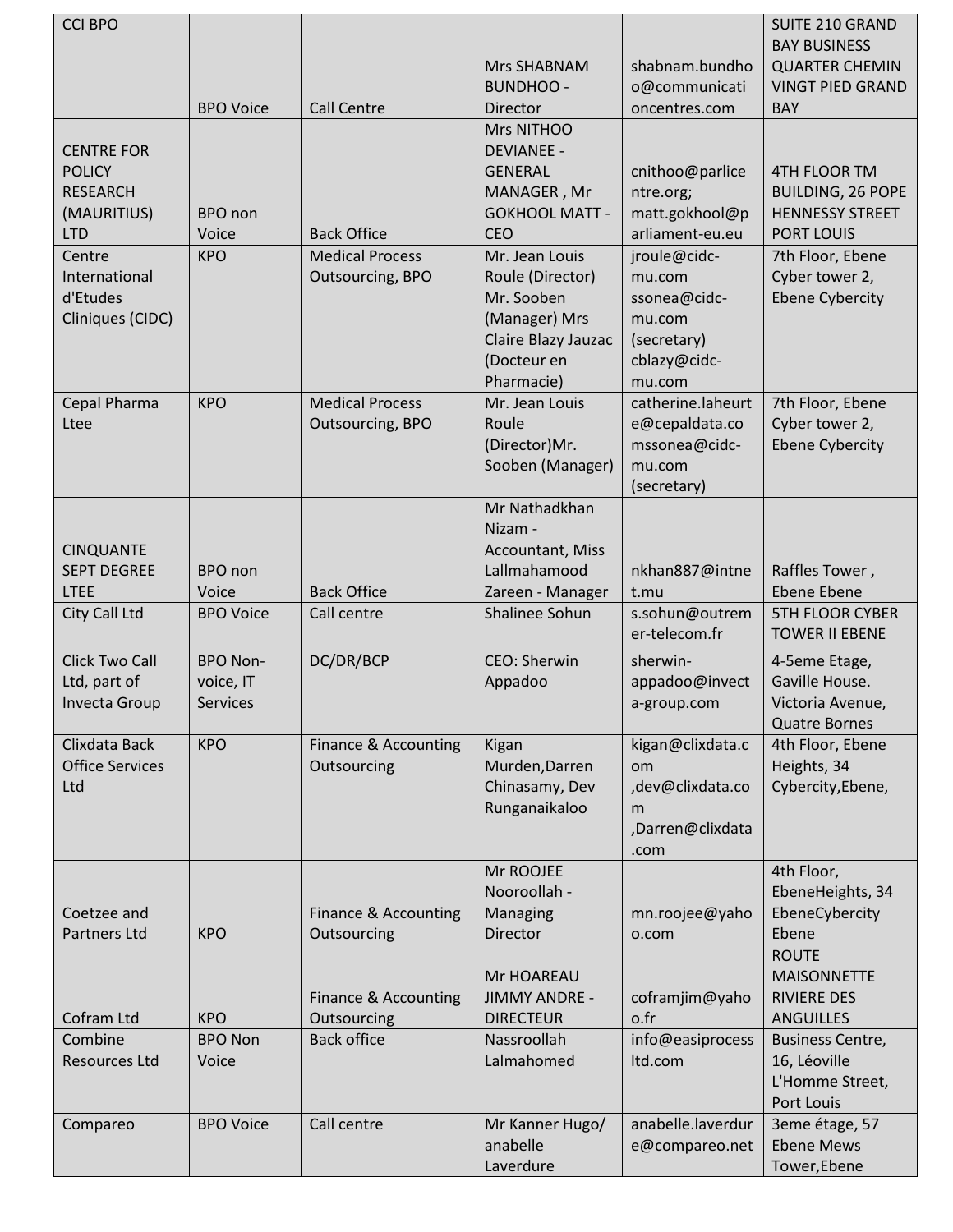| Computel<br><b>Outsourcing Ltd</b>                             | <b>BPO Non-</b><br>voice                                                                      | <b>BPO</b>                                                                                                                                                                                                                        | Mr Micael<br>Richoux                                                           | computel.outsou<br>rcing@gmail.com                                                                        | <b>Newry Complexe</b><br>4th foor (404) St<br>Jean Road                                                                                                       |
|----------------------------------------------------------------|-----------------------------------------------------------------------------------------------|-----------------------------------------------------------------------------------------------------------------------------------------------------------------------------------------------------------------------------------|--------------------------------------------------------------------------------|-----------------------------------------------------------------------------------------------------------|---------------------------------------------------------------------------------------------------------------------------------------------------------------|
| Conception<br><b>Galileo Ltd</b>                               | <b>BPO Non</b><br>Voice                                                                       |                                                                                                                                                                                                                                   | Mr Umesh<br>Rajwani                                                            | urajwani81@yah<br>oo.com                                                                                  | 72, Sodnac<br>Avenue, Quatre                                                                                                                                  |
| <b>Connect Call</b>                                            | <b>BPO Voice</b>                                                                              |                                                                                                                                                                                                                                   | Mr Jacky Jebodh -<br><b>Managing</b><br>Director                               | agence.connectc<br>all@gmail.com                                                                          | <b>Bornes</b><br><b>Grand Baie</b>                                                                                                                            |
| <b>Copal Market</b><br>Research Ltd<br>Creativenav<br>Limited  | <b>BPO Non-</b><br>Voice<br><b>BPO Non-</b><br>voice                                          |                                                                                                                                                                                                                                   | Mr AJAY SEWRAZ<br>- DIRECTOR<br>Ahamed Ashaab<br>Akhtar Hussain                | a.sewraz@sgfina<br>ncialservices.com<br>sales.mu@cbiz.co<br>uk/<br>akhtar.ahamed@<br>cbiz.co.uk/christe   | 4TH FLOOR CA<br><b>BUILDING, 19</b><br><b>POUDRIERE</b><br><b>STREET, PORT</b><br>LOUIS, MAURITIUS<br>34, Cyber City, 4th<br>Floor, Ebene<br>Heights, Ebene   |
|                                                                |                                                                                               |                                                                                                                                                                                                                                   |                                                                                | lle.lebrasse@cbiz<br>.co.uk                                                                               |                                                                                                                                                               |
| <b>CSL BPO Services</b><br><b>Cyber Logistics</b><br>Int'l Ltd | BPO non<br>Voice,<br>Telecommuni<br>cation<br><b>BPO Voice</b>                                | <b>Back</b><br>Office, BPO, Mauritius<br>Telecom<br>subsidiary, Subsidiary<br>of Mauritius Telecom                                                                                                                                | Mr Seebaluck<br>Shane - Executive<br>Operations<br>Iqbal Jownally<br>(Managing | shane.seebaluck<br>@mauritiustelec<br>om.com<br>cli-ltd@intnet.mu                                         | Level 5, Orange<br>Tower, Ebene<br>Ebene<br>72, Royal Road,<br>Phoenix                                                                                        |
| DAKINA CO LTD                                                  |                                                                                               |                                                                                                                                                                                                                                   | Director)                                                                      |                                                                                                           |                                                                                                                                                               |
|                                                                | <b>BPO Non-</b><br>voice, ITO                                                                 | <b>Mobile Application</b><br>Development,<br>Website<br>development,<br>Moderation                                                                                                                                                | Mr Harmeetsingh<br>Seebchurrun<br>Director                                     | veeroo@Intnet.<br>mu                                                                                      | St Paul,rd Vacoas                                                                                                                                             |
| Data Capture Co<br>Ltd                                         | BPO non<br>Voice                                                                              | BPO, Data capture                                                                                                                                                                                                                 | Mrs Coopamah<br>Keshavadee -<br>Director                                       | lornacoopamah<br>@hotmail.com                                                                             | <b>Ave Des Cardinaux</b><br>Flic en Flac                                                                                                                      |
| Data<br>Communications<br>Ltd<br>Data Results Pty<br>Ltd       | BPO non<br>Voice, ICT<br>Trade, IT<br>Services,<br>Telecommuni<br>cation<br>BPO non-<br>voice | <b>Back</b><br>Office, BPO, Software<br>Development - ERP,<br>Mobile<br>application, Retail, Wh<br>olesale, Consultancy, D<br>C/DR/BCP, Training, IPL<br>C, IPVPN, Internet,<br><b>Hosting of Services</b><br>website Development | Mr Ramalingum<br>Ganesh -<br>Executive<br>Chairman<br>Rishni Jharittaya        | ganesh@dclweb.<br>org<br>dataresults@hot<br>mail.com/jrishni@<br>gmail.com;<br>website@datares<br>ults.mu | 1/F Cnr Mgr Gonin<br>& Lislet Geoffroy<br><b>Streets Port Louis</b><br>Ground Floor,<br>Gateway<br>Building, Royal<br>Road, St. Jean,<br><b>Quatre Bornes</b> |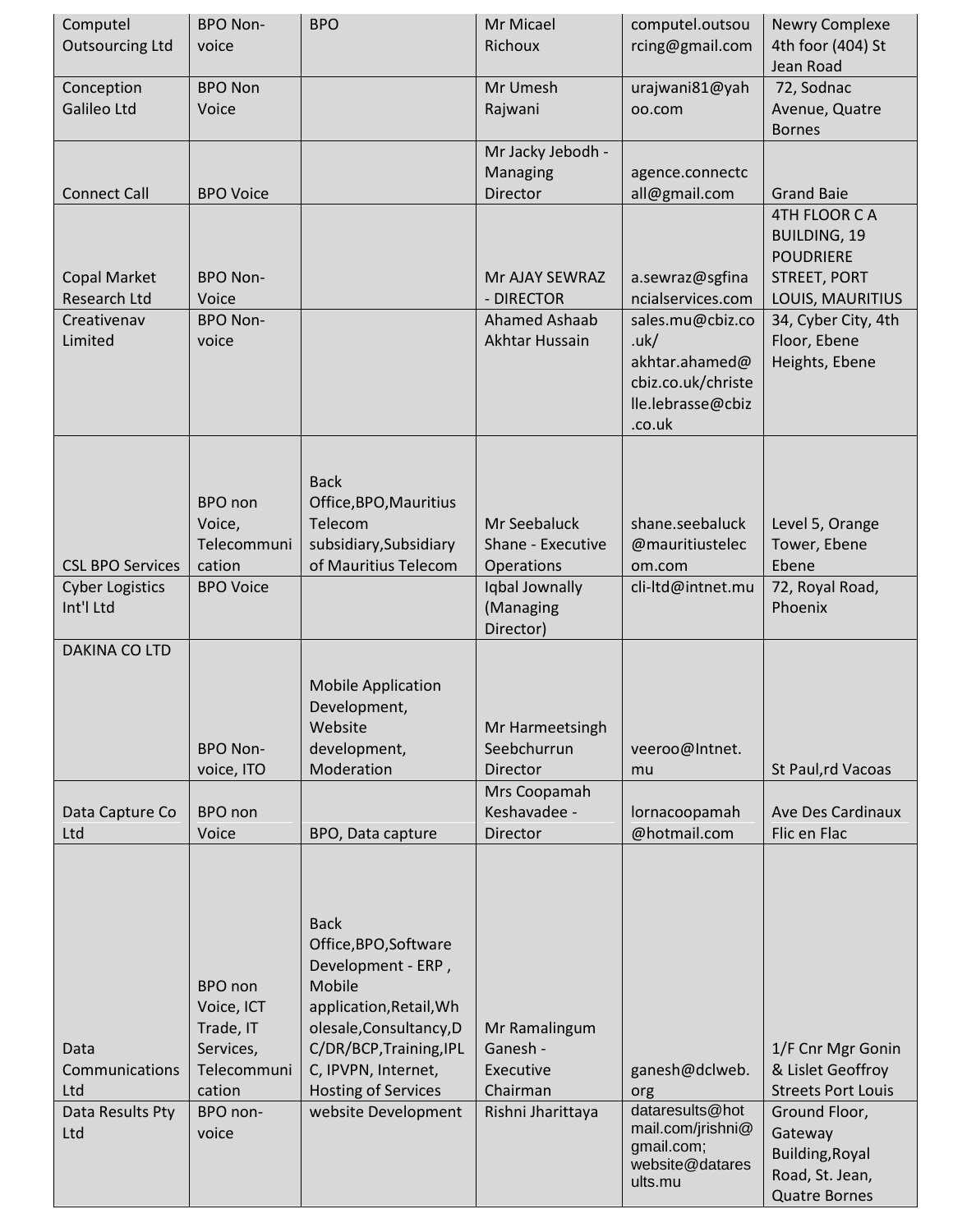|                      | <b>BPO Non</b>          |                        |                                   |                                   |                              |
|----------------------|-------------------------|------------------------|-----------------------------------|-----------------------------------|------------------------------|
|                      | voice, BPO              | Software               | Mr Vincent                        | vtrabaud@deadi                    | Chevreau lane,               |
| Deadia               | Voice                   | development            | <b>Trabaud - Director</b>         | a-Itd.com                         | Calodyne                     |
|                      |                         |                        |                                   | desvauxloic@ora                   |                              |
| Deslo Call Ltd       | <b>BPO Voice</b>        | <b>Call Centre</b>     | Desvaux Loic                      | nge.fr                            | <b>Ebene Cybercity</b>       |
| Deutshe Bank         | <b>KPO</b>              | Finance & Accounting   | Mike Bird                         | mike.bird@db.co                   | 4th Floor, Barkly            |
| <b>BPO Ltd</b>       |                         | Outsourcing            |                                   | m                                 | Wharf, Caudan                |
| (Mauritius)          |                         |                        |                                   |                                   |                              |
| Diadeis (ex. AIS     | <b>BPO Non</b>          | BPO - Pre press        | <b>Alexis JUBERT</b>              | alexis.jubert@dia                 | Victoria House, 7 &          |
| & Cataland Ltd)      | Voice                   |                        |                                   | deis.com                          | 8th Floor, Corner            |
|                      |                         |                        |                                   |                                   | Barracks & St Louis          |
|                      |                         |                        |                                   |                                   | St, Port-Louis               |
| <b>Docufile</b>      | <b>BPO Non-</b>         |                        | Sophie De chalain                 | sophie@docufile.                  | Sir James Burthy             |
|                      | voice                   |                        |                                   | mu                                | David Pailles                |
|                      |                         |                        | Mr Kevin                          |                                   |                              |
|                      |                         |                        | Allagapen -                       | kallagapen@dtos                   |                              |
|                      |                         | Back Office, Finance & | Director, Mr                      | -mu.com;                          |                              |
| <b>DTOS</b>          | <b>BPO Non</b><br>Voice | Accounting             | Didier Viney -<br><b>Director</b> | dviney@dtos-                      | 10th Floor, Raffles          |
| <b>DYNAMIKCALL</b>   |                         | Outsourcing            | Mrs Sandy                         | mu.com                            | Tower, 19, Ebene             |
| <b>LTD</b>           |                         |                        | Beeharry -                        |                                   | 27, HOMARD                   |
|                      |                         |                        | Managing                          | sandy.beeharry@                   | <b>STREET, POINTE</b>        |
|                      | <b>BPO Voice</b>        | <b>Call Centre</b>     | Director                          | hotmail.com                       | <b>AUX SABLES</b>            |
|                      |                         |                        |                                   |                                   | Office 306, 3rd              |
|                      |                         |                        | Mrs Priscilla                     |                                   | floor KL Centre              |
|                      |                         |                        | Cadam Ally -                      |                                   | <b>Corner Abattoir</b>       |
| e2f (Mauritius)      | <b>BPO Non-</b>         |                        | Managing                          |                                   | and Olivier Streets          |
| Ltd                  | Voice                   | <b>BPO</b>             | Director                          | pally@en2fr.com                   | Port-Louis                   |
| Easiprocess          | <b>BPO Non-</b>         | <b>Back office</b>     | Ms Nishna                         | nishna.rambocus                   | 12 Ave Brown                 |
|                      | voice                   |                        | Rambocus,                         | @easiprocessItd.                  | Sequard, Quatre              |
|                      |                         |                        | Mr Said Rajah                     | com                               | <b>Bornes</b>                |
|                      |                         |                        | <b>Contact Doris</b>              | info@easiprocess                  |                              |
|                      |                         |                        | Kurmally                          | Itd.com                           |                              |
|                      |                         |                        |                                   | said.rajah@easip<br>rocessItd.com |                              |
| Ebene BPO            | <b>BPO Voice</b>        |                        | Mr Hervet Teddy                   | t.hervet@ebene-                   |                              |
|                      |                         |                        | Michel                            | bpo.com                           |                              |
|                      |                         |                        |                                   | DNDcall2014@g                     |                              |
|                      |                         |                        | Mr François                       | mail.com; j-                      | 7th Floor, Wing A,           |
|                      |                         |                        | Steeve/Jessica                    | steeve.francois@                  | Cyber Tower 1,               |
| Ebene DND Call       | <b>BPO Voice</b>        | <b>Call Centre</b>     | Rougé                             | hotmail.com                       | Ébene                        |
| <b>Ebenezer Blue</b> | <b>KPO</b>              | Finance & Accounting   | <b>Stephen Andrews</b>            | stephen@ebeniz                    | P.O box 1079, port           |
| Ltd ex Andrews       |                         | Outsourcing            |                                   | erblue.com                        | louis                        |
| & Associates Ltd     |                         |                        |                                   |                                   |                              |
|                      |                         |                        |                                   |                                   | 125 Gateway                  |
|                      |                         |                        |                                   |                                   | Building, St Jean            |
|                      |                         |                        | Mrs Joyce                         | outdata@orange.                   | Road, Quatre                 |
| Ecopan               | <b>BPO</b>              | Data Outsourcing       | Vigoureux                         | mu                                | <b>Bornes</b>                |
| Ecstaticall          | <b>BPO Voice</b>        | Call centre            | Jean Daniel Henry                 | jdaniel2911@gm                    | C1 Avenue de la              |
|                      |                         |                        | (Directeur                        | ail.com                           | dignité résidence            |
|                      |                         |                        | Commercial)                       |                                   | <b>Kennedy Quatre</b>        |
|                      |                         |                        |                                   |                                   | <b>Bornes</b>                |
| Elite calls          |                         |                        |                                   |                                   | 9 ème etage<br>Bramer House, |
|                      | <b>BPO Voice</b>        | Call centre            |                                   |                                   | <b>Ebene Cybercity</b>       |
|                      |                         |                        |                                   |                                   |                              |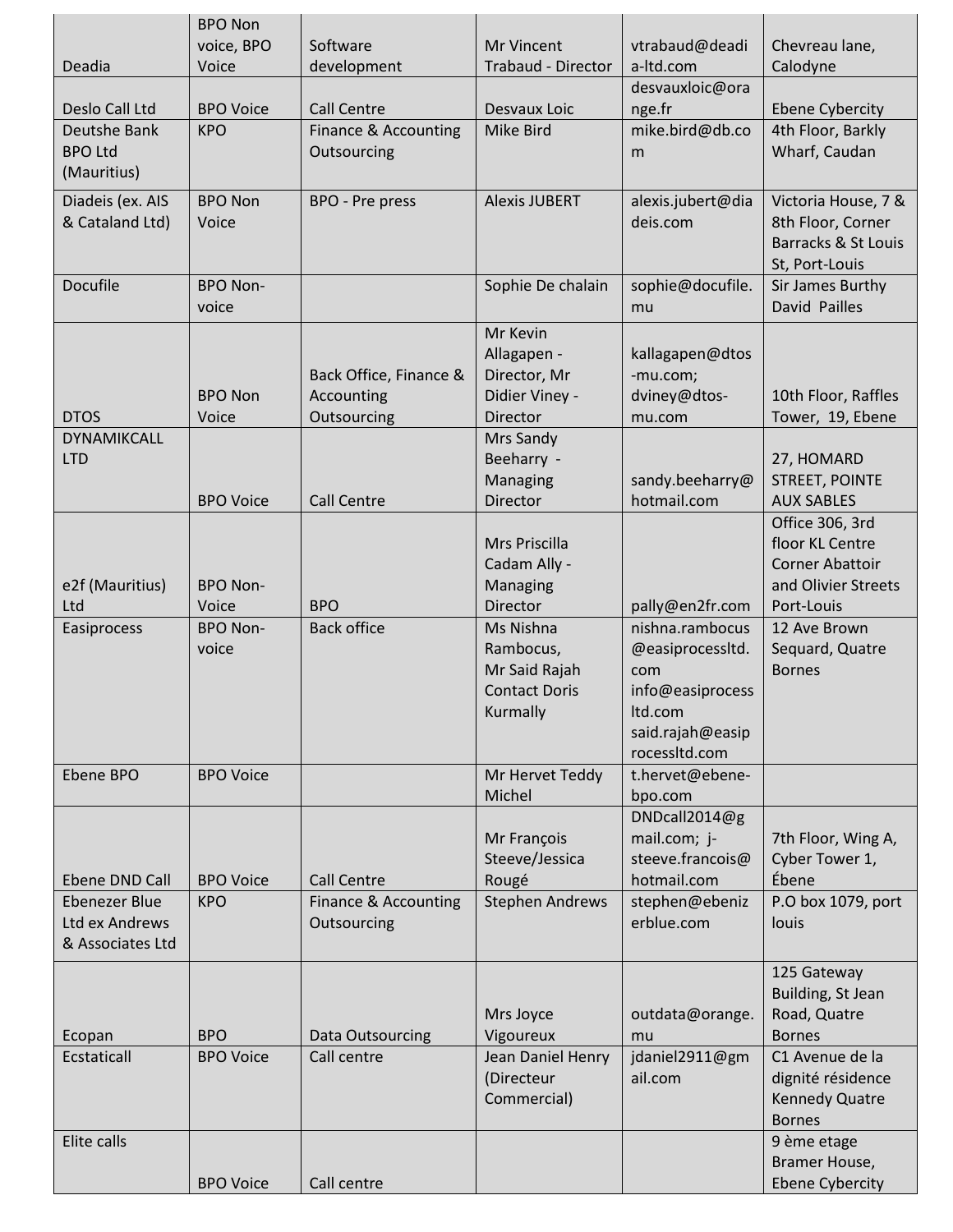| <b>EMS Consulting</b><br>Ltd (Ex GM<br>SKIES LTD)                                   | <b>BPO</b>                                     |                                              | Mr<br><b>GOOROOCHARAN</b><br><b>MUNGUR -</b><br>Managing<br>Director                                                                      | info@ems.mu                                                                                             | 2nd Floor, Devi<br>House, Dr<br>A.Perdreau Street<br>Port Louis                                        |
|-------------------------------------------------------------------------------------|------------------------------------------------|----------------------------------------------|-------------------------------------------------------------------------------------------------------------------------------------------|---------------------------------------------------------------------------------------------------------|--------------------------------------------------------------------------------------------------------|
| Encoding<br><b>Support Ltd</b>                                                      | <b>BPO Non-</b><br>Voice                       | <b>BPO</b>                                   | Mr Stephan<br>Renaud - Director                                                                                                           | srenaud@intnet.<br>mu                                                                                   | 402, Cnr Abattoir &<br>Olivier St, Port<br>Louis                                                       |
| Engineering<br>Outsourcing<br>Services Ltd                                          | <b>BPO Non</b><br>Voice, IT<br><b>Services</b> | <b>Back Office</b><br>Consultancy, Training, | Mr Sanz Stephane<br>$-CEO$                                                                                                                | stephane.sanz@e<br>os.mu                                                                                | Suite 1, Lancaster<br>Court, Lavoquer<br><b>Street Port Louis</b>                                      |
| Ernst & Young<br>Outsourcing<br>Solutions<br><b>Eucis Global</b><br><b>Services</b> | <b>KPO</b><br><b>KPO</b>                       | Finance & Accounting<br>Outsourcing          | Mrs khatija<br>Sumodhee -<br>Manager; Mr<br>Marcello Leung -<br>Partner -<br>Mr Vincent Duval<br>Latreille (Second<br>Director)           | khatija.sumodhe<br>e@mu.ey.com;<br>marcello.leung@<br>mu.ey.com<br>contact@eucis.m<br>u                 | 9th Floor,<br><b>Nexteracom Tower</b><br>1, Cyber City Ebene<br>5th Floor, Wing A,<br>Ebène Cybertower |
| Euro CRM                                                                            | <b>BPO Voice</b>                               |                                              | Mr. Roshan<br>Seetohul<br>(Director)                                                                                                      | rseetohul@euroc<br>rm.mu                                                                                | Immeuble Pacific<br>Plaza Avenue<br>Mahatma Gandhi<br>Moka                                             |
| Europlus Ocean<br>Indien                                                            |                                                |                                              |                                                                                                                                           |                                                                                                         |                                                                                                        |
| Everial (Mtius)                                                                     | <b>BPO Non</b><br>voice                        | <b>BPO</b>                                   | Mr Gaetan<br>Lagesse                                                                                                                      | g.lagesse@everia<br>l.mu                                                                                | zone 14 Motorway<br>M2, Arsenal                                                                        |
| <b>Evolution Pre-</b><br>Press Ltee                                                 | <b>BPO</b>                                     |                                              | Mr J. Marc<br>Santucci<br>(Managing<br>Director)                                                                                          | jms@evolution.m<br>u                                                                                    | 125, Menagerie<br>Street, Cassis                                                                       |
| <b>Excellence Call</b><br>Services Ltd                                              | <b>BPO</b>                                     |                                              | Mrs Pia Casanova                                                                                                                          | pcasanova@euro<br>crm.com                                                                               | Avenue Mahatma<br>Gandhi, Moka                                                                         |
| Extedim                                                                             | <b>BPO Voice</b>                               |                                              | <b>Charles Montaux</b>                                                                                                                    | dir@extedim.pro<br>adm@extedim.pr<br>o;<br>ddo.dthebault@e<br>-vox.pro;<br>cmontaux@orgas<br>ys-Itd.com | Morcellement<br>Bheenick, Telfair,<br>Moka                                                             |
| External<br>Solutions<br>Limited                                                    | <b>BPO Non-</b>                                |                                              | <b>Bertrand</b><br>Philogene<br>(Managing                                                                                                 | extend@intnet.m<br>u                                                                                    | 9, Odette Ernest<br>Street, Port Louis                                                                 |
| Fantasmedia<br>Company<br>Limited                                                   | voice<br><b>BPO Non-</b><br>voice              |                                              | Director)<br>Mr Michael<br>Anseline,<br>Managing<br>DirectorKetty<br>Carver, Director of<br>Marketing &<br>HRcontact:<br>Christelle Riche | michael.anseline<br>@fantas-<br>media.comketty.<br>carver@fantas-<br>media.com                          | Avenue Général de<br>Gaulle,<br>Morcellement<br>Camoin, Eau-<br>coulée, Curepipe                       |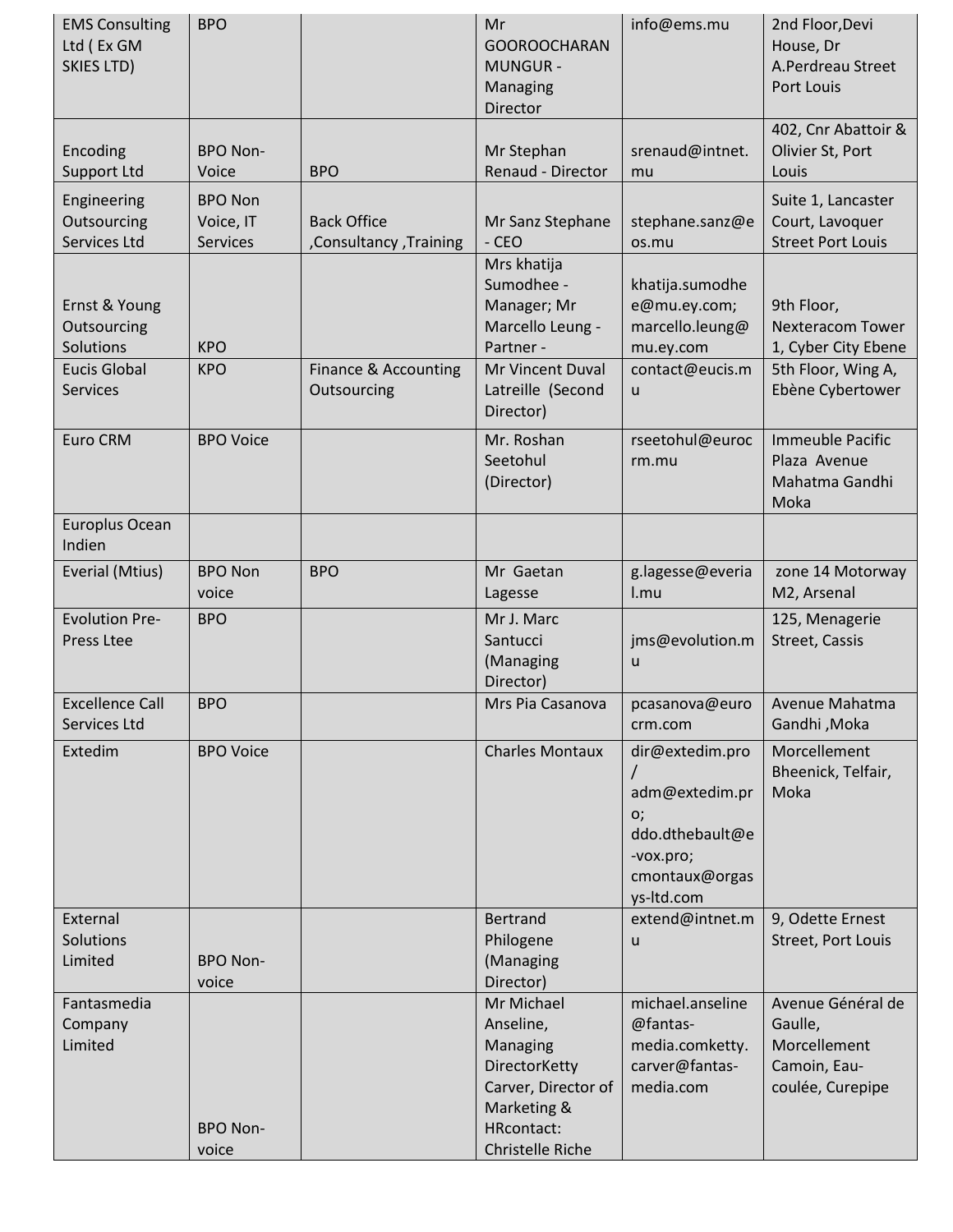|                                                                                            | KPO, BPO                 | Finance & Accounting | Mr Daniel<br>Clementin -<br>Managing                                                 | dclementin@bns-                                                      |                                                                                                                |
|--------------------------------------------------------------------------------------------|--------------------------|----------------------|--------------------------------------------------------------------------------------|----------------------------------------------------------------------|----------------------------------------------------------------------------------------------------------------|
| <b>FDL Outsourcing</b>                                                                     | Non voice                | Outsourcing          | Director                                                                             | fdl.net                                                              | Moka                                                                                                           |
| <b>First Call Center</b><br>Co. Ltd.                                                       | <b>BPO Voice</b>         |                      | founders Lena<br>Arjoon                                                              | lena_arjoon@hot<br>mail.fr                                           | 252 Bonne Terre,<br>Vacoas                                                                                     |
| First call<br>outsourcing Itd                                                              | <b>BPO Voice</b>         |                      | Mr Rinstalsingh<br>Mohit / Mr<br>Sooreeaduth<br>Luckhun                              | firstcall.outsourci<br>ng.hr@gmail.com                               | 14, Pearl House<br>Bldg, Rue 16, Sir<br>Virgil Naz, PL                                                         |
| First<br>Communication                                                                     | <b>BPO Voice</b>         | <b>Call Centre</b>   | Karen Euphrasie                                                                      | contact@firstco<br>mmunication.mu<br>karen@firstcom<br>munication.mu | 7th Floor, Wing A,<br>Cyber Tower 1,<br>Ebene                                                                  |
| Gero<br>Development<br>Ltd                                                                 | <b>BPO Non</b><br>Voice  | <b>BPO Non Voice</b> | Reaz<br>Noormamode                                                                   | targ.solutions@in<br>tnet.mu                                         | 4th Floor, Ebene<br>Heights, Ebene                                                                             |
| <b>GLS LPO</b>                                                                             | <b>BPO Non-</b><br>voice |                      | Mr zakeer<br>Mohamed                                                                 | info@glslpo.com                                                      | <b>Sterling House</b><br>5th Floor, Suites<br>503-505<br><b>Lislet Geoffroy</b><br><b>Street</b><br>Port Louis |
| <b>GM Skies Ltd</b>                                                                        | <b>BPO Non-</b><br>Voice |                      | Mr<br><b>GOOROOCHARAN</b><br><b>MUNGUR-</b><br>Managing<br>Director                  | info@ems.mu                                                          | <b>27, PAUL &amp;</b><br><b>VIRGINIE STREET,</b><br><b>VALLEE DES</b><br>PRETRES, PORT<br>LOUIS                |
| <b>GPO Ltd</b>                                                                             | <b>KPO</b>               | Finance & Accounting | Mr Manon                                                                             | manon.sockaling                                                      | Cybertower 1, 3rd                                                                                              |
|                                                                                            |                          | Outsourcing          | Sockalingum,<br>Managing<br>Director                                                 | um@fr.gt.com                                                         | Floor, Ebene<br>Cybercity                                                                                      |
| Halpin<br>International                                                                    | <b>KPO</b>               |                      | Mr Paul Halpin -<br><b>Director</b>                                                  | paul.halpin@halp<br>ininternational.co<br>m                          | <b>Nautica Business</b><br>Centre - Black River                                                                |
| <b>Harel Mallac</b>                                                                        | <b>BPO Non-</b>          |                      | Mr Olivier Lew                                                                       | oliver.lew@harel                                                     | 18, Edith Cavell                                                                                               |
| Outsourcing<br>(Activeline Ltd,<br>Headland Ltd,<br>MCS Ltd)                               | voice                    |                      | Kew Lin<br>(Managing<br>Director), Mr<br><b>Steeve Yeung</b><br>(Finance<br>Manager) | mallac.com/<br>steeve.yeung@h<br>arelmallac.com                      | Street, Port Louis                                                                                             |
| Hb com conseil                                                                             | <b>BPO Non-</b><br>voice |                      | <b>Bertrand</b><br>Venderhaeghe,<br>Hans Keller                                      | bvdh@hbcomcon<br>seil.com                                            | 4th Level, 5A Kwan<br>Tee Street, Les<br><b>Salines</b><br>Caudan - Port Louis                                 |
| <b>HEAVEN</b><br><b>MULTIMEDIA</b><br><b>TELECOMMUNIC</b><br><b>ATION PORTAL</b><br>CO LTD | <b>BPO Non-</b><br>voice |                      | Mr Ronny<br>Mardaymootoo -<br><b>Director</b>                                        | ronny@heavenm<br>ultimedia.com                                       | PLOT 2 INDUSTRIAL<br>ZONE<br><b>COROMANDEL</b>                                                                 |
| Hope Call Ltd                                                                              | <b>BPO Voice</b>         |                      | Director:<br>Frederick<br>Luchmun                                                    | frederickluchmun<br>@voila.fr                                        | Parkinson Street,<br><b>Terre Rouge</b>                                                                        |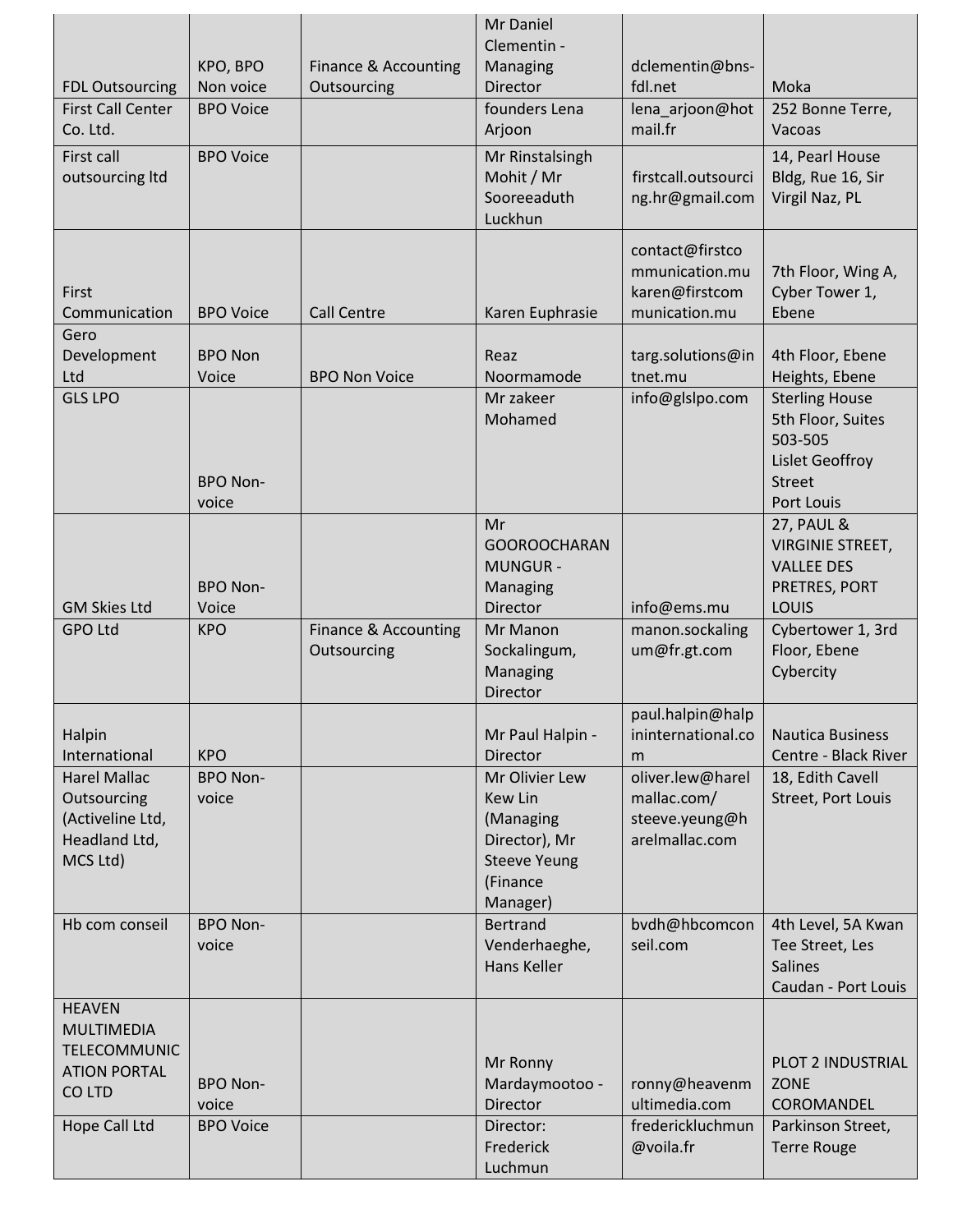| iEnergizer Ltd                                                                   | <b>BPO Non-</b>                                                                                            |                                                                                                                                                                                                                                                                                    | Mrs Naaz                                                                                                       |                                                                    | 6 <sup>th</sup> Floor, Discovery                                                                   |
|----------------------------------------------------------------------------------|------------------------------------------------------------------------------------------------------------|------------------------------------------------------------------------------------------------------------------------------------------------------------------------------------------------------------------------------------------------------------------------------------|----------------------------------------------------------------------------------------------------------------|--------------------------------------------------------------------|----------------------------------------------------------------------------------------------------|
|                                                                                  | voice                                                                                                      |                                                                                                                                                                                                                                                                                    |                                                                                                                |                                                                    | House, Quatre                                                                                      |
|                                                                                  | <b>BPO Voice</b>                                                                                           |                                                                                                                                                                                                                                                                                    | Mr Shahil                                                                                                      |                                                                    | <b>Bornes</b>                                                                                      |
| Indigo                                                                           |                                                                                                            |                                                                                                                                                                                                                                                                                    | Noormamode                                                                                                     | cyber_arena@ho<br>tmail.com                                        | S35, Orchard<br><b>Towers Quatre-</b>                                                              |
|                                                                                  |                                                                                                            |                                                                                                                                                                                                                                                                                    |                                                                                                                |                                                                    | <b>Bornes</b>                                                                                      |
|                                                                                  |                                                                                                            |                                                                                                                                                                                                                                                                                    |                                                                                                                |                                                                    |                                                                                                    |
|                                                                                  | <b>BPO</b> non                                                                                             |                                                                                                                                                                                                                                                                                    |                                                                                                                | girish@infoqweb.                                                   | 72A, Ave                                                                                           |
| Info Quest Ltd                                                                   | Voice                                                                                                      | <b>BPO</b>                                                                                                                                                                                                                                                                         | Mr Jagutpal Girish<br>- Director                                                                               |                                                                    | <b>Emmanuel Anquetil</b><br>Vacoas                                                                 |
| <b>INGEDATA</b>                                                                  | <b>BPO Non-</b>                                                                                            |                                                                                                                                                                                                                                                                                    | <b>GUILLEMIN</b>                                                                                               | com<br>INFO@SGUILLEM                                               | Centre de                                                                                          |
|                                                                                  | voice                                                                                                      |                                                                                                                                                                                                                                                                                    | Stephane Jean                                                                                                  | IN.COM                                                             | production, Immeu                                                                                  |
|                                                                                  |                                                                                                            |                                                                                                                                                                                                                                                                                    | (Director)                                                                                                     |                                                                    | ble Merven 3ème                                                                                    |
|                                                                                  |                                                                                                            |                                                                                                                                                                                                                                                                                    |                                                                                                                |                                                                    | étage                                                                                              |
|                                                                                  |                                                                                                            |                                                                                                                                                                                                                                                                                    |                                                                                                                |                                                                    | Port Louis/ Max                                                                                    |
|                                                                                  |                                                                                                            |                                                                                                                                                                                                                                                                                    |                                                                                                                |                                                                    | city Buiding level 2,                                                                              |
|                                                                                  |                                                                                                            |                                                                                                                                                                                                                                                                                    |                                                                                                                |                                                                    | Remy ollier street,                                                                                |
|                                                                                  |                                                                                                            |                                                                                                                                                                                                                                                                                    |                                                                                                                |                                                                    | Port Louis                                                                                         |
| <b>Inkline Media</b>                                                             | <b>BPO Non-</b>                                                                                            |                                                                                                                                                                                                                                                                                    | Mr. Patrick Amyss                                                                                              | patamyss@intnet                                                    | 20, Vandermeesh                                                                                    |
| Group                                                                            | voice                                                                                                      |                                                                                                                                                                                                                                                                                    |                                                                                                                | .mu                                                                | Rose Hill                                                                                          |
| Intelenet Global                                                                 | <b>BPO Voice</b>                                                                                           |                                                                                                                                                                                                                                                                                    | Rehaz Poollay (                                                                                                |                                                                    | 4th Floor,                                                                                         |
| (exTeleforma -                                                                   |                                                                                                            |                                                                                                                                                                                                                                                                                    | Head of Site)                                                                                                  |                                                                    | Nexteracom                                                                                         |
| Mauritius Ltd)                                                                   |                                                                                                            |                                                                                                                                                                                                                                                                                    |                                                                                                                |                                                                    | Building, 1st                                                                                      |
|                                                                                  |                                                                                                            |                                                                                                                                                                                                                                                                                    |                                                                                                                | rehaz.poollay@c                                                    | Tower, CyberCity,                                                                                  |
|                                                                                  |                                                                                                            |                                                                                                                                                                                                                                                                                    |                                                                                                                | erco.com                                                           | Ebene                                                                                              |
| <b>Inter Contact</b>                                                             | <b>BPO Voice</b>                                                                                           |                                                                                                                                                                                                                                                                                    | Mrs Sarah Permal                                                                                               | sarah@intercont                                                    | Informatics Park, La                                                                               |
|                                                                                  |                                                                                                            |                                                                                                                                                                                                                                                                                    |                                                                                                                | act.fr                                                             | Tour Keonig, Pointe                                                                                |
|                                                                                  |                                                                                                            |                                                                                                                                                                                                                                                                                    |                                                                                                                |                                                                    | aux Sables                                                                                         |
| <b>Invecta Group</b><br>Ltd<br><b>ISL Outsourcing</b><br><b>J&amp;J Chambers</b> | BPO non<br>Voice, ICT<br>Trade, IT<br>Services,<br>Telecommuni<br>cation<br><b>BPO Voice</b><br><b>KPO</b> | <b>Back</b><br>Office, BPO, Software<br>Development<br>,Technical helpdesk,<br>Mobile application<br>development, Wholesa<br>le, Consultancy, E-<br>Commerce, Website<br>Development,<br>Healthcare<br><b>Outsourcing, Telecom</b><br>Provider<br><b>Call Centre</b><br><b>LPO</b> | Mr Appadoo<br>Sherwin - CEO<br><b>Cader Sharmeen</b><br>Saraswatee Dina<br>JEETAH (senior<br>Partner Barrister | sherwin.appadoo<br>@invecta-<br>group.com<br>djeetah@orange.<br>mu | 34 Cybercité,<br>4Ã me Etage -<br>Ebà ne Heights<br>Ebà ne<br>51 Ebene<br>Cybercity, Le<br>Réduit, |
|                                                                                  |                                                                                                            |                                                                                                                                                                                                                                                                                    | at Law)                                                                                                        |                                                                    | Mauritiu                                                                                           |
| Jemetell                                                                         | <b>KPO</b>                                                                                                 | Finance & Accounting                                                                                                                                                                                                                                                               | Dominique Harel                                                                                                | d.harel@jemetell                                                   | <b>Harel Mallac</b>                                                                                |
|                                                                                  |                                                                                                            | Outsourcing                                                                                                                                                                                                                                                                        | David Poupinel de                                                                                              | .com                                                               | Building, 5th Floor,                                                                               |
|                                                                                  |                                                                                                            |                                                                                                                                                                                                                                                                                    | Valence                                                                                                        | joboffers@jemet                                                    | 18, Edith Cavell                                                                                   |
|                                                                                  |                                                                                                            |                                                                                                                                                                                                                                                                                    |                                                                                                                | ell.com                                                            | Street, Port Louis                                                                                 |
| Joran                                                                            | <b>BPO</b>                                                                                                 |                                                                                                                                                                                                                                                                                    | Sebastien darbon                                                                                               |                                                                    | 2nd floor, Harmony                                                                                 |
| <b>Technologies Ltd</b>                                                          |                                                                                                            |                                                                                                                                                                                                                                                                                    |                                                                                                                |                                                                    | Centre, 35, Volcy                                                                                  |
|                                                                                  |                                                                                                            |                                                                                                                                                                                                                                                                                    |                                                                                                                | sebastien.darbon                                                   | Pougnet street,                                                                                    |
|                                                                                  |                                                                                                            |                                                                                                                                                                                                                                                                                    |                                                                                                                | @joran.fr                                                          | Port Louis                                                                                         |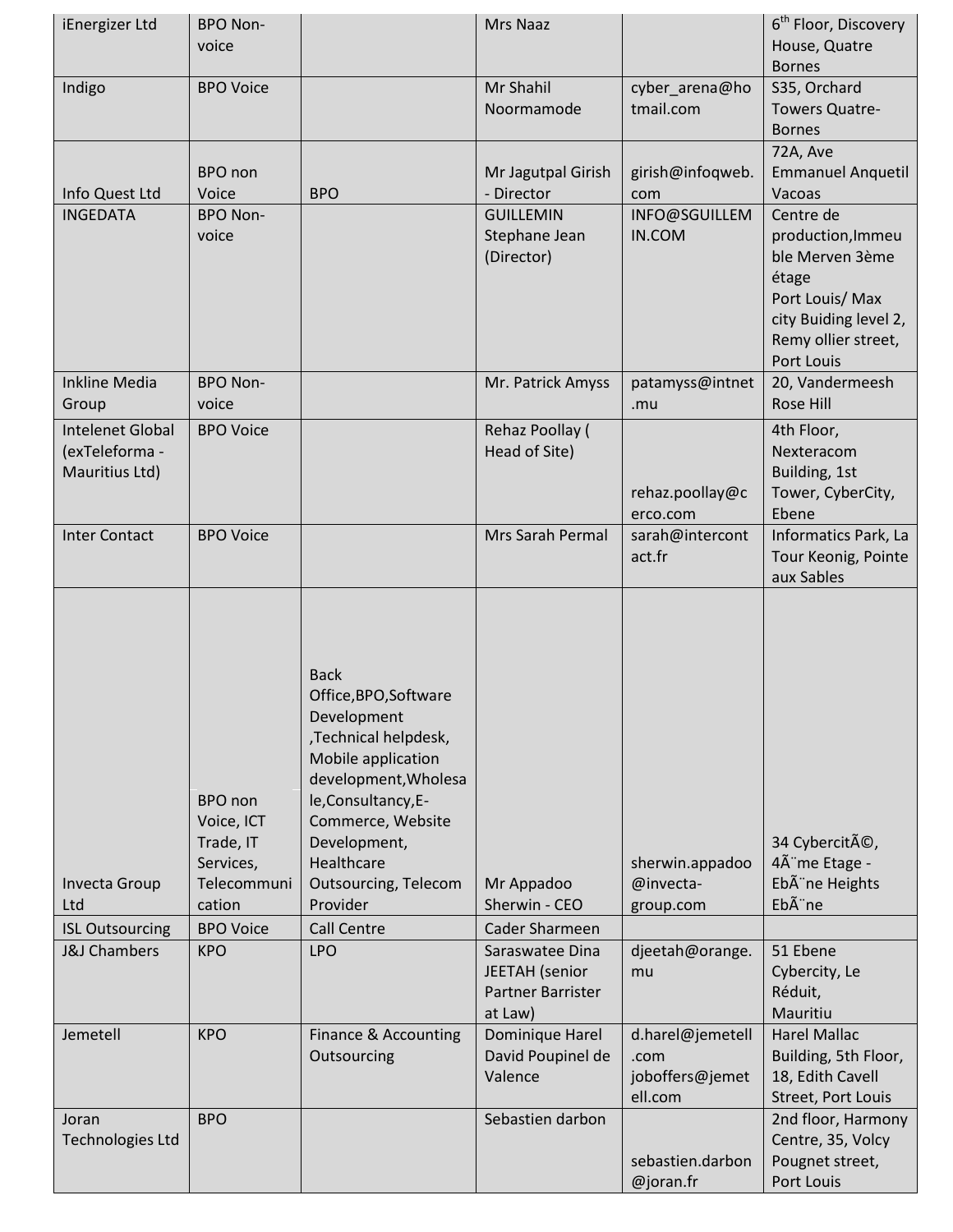| <b>JTC</b>                                 |                          |                                     |                                   |                        |                                         |
|--------------------------------------------|--------------------------|-------------------------------------|-----------------------------------|------------------------|-----------------------------------------|
| <b>OUTSOURCING</b><br><b>SOLUTIONS LTD</b> | <b>KPO</b>               | Finance & Accounting<br>Outsourcing | Mr TORCHET<br>Frederic - Director | ftorchet@orange<br>.mu | 35 Martello Street<br>Pointe-aux-sables |
| Just Within                                | <b>BPO Voice</b>         |                                     | Mr Rose Westley                   | wesley1501@gm          | Kestrel Lane, Camp                      |
| Reach                                      |                          |                                     | Jonathan                          | ail.com                | Caval, Curepipe                         |
| <b>Consulting Ltd</b>                      |                          |                                     |                                   |                        |                                         |
| <b>Kalexius</b>                            | <b>KPO</b>               | <b>LPO</b>                          | Nicolas Leroux                    | accueil@kalexius.      | 10th Floor,                             |
| (Mauritius) Ltd                            |                          |                                     |                                   | com                    | NeXTeracom                              |
|                                            |                          |                                     |                                   |                        | Tower II, Ebene                         |
|                                            |                          |                                     |                                   |                        | Cybercity                               |
|                                            |                          |                                     |                                   |                        | <b>KL House 2nd Floor</b>               |
| <b>KLB Group</b>                           | <b>BPO Non-</b>          |                                     | Mis Joanne                        | jjuliette@klb-         | Motorway M3                             |
| (Mauritius) Ltd                            | Voice                    |                                     | Juliette - Director               | group.com              | <b>Riche Terre</b>                      |
| <b>KMP Global</b>                          | <b>BPO Non-</b><br>voice |                                     | Mr. Kissoondoyal                  | dave@kmpglobal         | Royal Road, Union<br>Park               |
|                                            |                          |                                     |                                   | .com                   | <b>St Louis Business</b>                |
|                                            |                          |                                     |                                   |                        | Centre, Cnr                             |
| <b>Kross Border</b>                        |                          |                                     |                                   |                        | Desroches & St.                         |
| <b>Business</b>                            |                          |                                     | Mr Dhanun                         | citadel@intnet.m       | Louis Streets, Port-                    |
| <b>Solutions Ltd</b>                       | <b>KPO</b>               |                                     | Ujodha - Director                 | u                      | Louis                                   |
| Le Safario Call                            | <b>BPO Voice</b>         |                                     | Mr Pawan                          | ket_31@yahoo.c         |                                         |
| Centre                                     |                          |                                     |                                   | om                     |                                         |
| Linkopia                                   | <b>BPO Non-</b>          |                                     | Mr Yakov Cohen -                  | kobi@trade1on1.        | Cyber Tower 2,                          |
| (Mauritius) LTD                            | Voice                    |                                     | Director & CEO                    | com                    | <b>Ebene Cybercity</b>                  |
| MABCO (Ex                                  | <b>BPO</b>               |                                     | Nassroollah                       |                        | <b>Business Centre,</b>                 |
| Combine                                    |                          |                                     | Lalmahomed                        |                        | 16, Léoville                            |
| Resources Ltd)                             |                          |                                     |                                   | mabco.services         | L'Homme Street,                         |
|                                            |                          |                                     |                                   | @intnet.mu             | <b>Port Louis</b>                       |
| Mascareignes IT                            | <b>BPO Non-</b>          |                                     | Mr Benoit Cassam                  | b.cassam@masca         | 02 Avenue Osman,                        |
|                                            | voice                    |                                     | Chenai - Director                 | reignesit.com          | <b>Quatres Bornes</b>                   |
| Mascareignes                               | <b>BPO Non-</b>          |                                     | Mr. Wesley                        | allan@mascareig        | 17 Avenue,                              |
| <b>Oursourcing Ltd</b>                     | voice                    |                                     | Cateau / Mr. Allan                | nes-bpo.com            | Bernardin de St                         |
|                                            |                          |                                     | Thomas                            |                        | Pierre, Quatre                          |
|                                            |                          |                                     |                                   |                        | <b>Bornes</b>                           |
|                                            |                          |                                     |                                   |                        |                                         |
|                                            |                          |                                     |                                   |                        |                                         |
|                                            |                          | <b>Business Process</b>             |                                   |                        |                                         |
|                                            |                          | <b>Outsourcing services</b>         |                                   |                        |                                         |
|                                            |                          | in relation to the                  |                                   |                        |                                         |
|                                            |                          | processing of                       | Mr Furlong Gerald                 |                        |                                         |
|                                            | BPO non                  | passenger revenue                   | - Managing                        | gfurlong@maure         | Level 3, Orange                         |
| Maureva Ltd                                | Voice                    | management                          | Director                          | va.com                 | <b>Tower Ebene</b>                      |
| <b>Mauritronic Ltd</b>                     | <b>BPO Non-</b>          |                                     | Mr. Mercoli                       | allan@mauritroni       | Cybertower 1,                           |
|                                            | voice                    |                                     | (Director)                        | c.com                  | <b>Ebene Cybercity</b>                  |
|                                            |                          |                                     | Mr. Allan Thomas                  |                        |                                         |
|                                            |                          |                                     | (Administrative<br>Manager)       |                        |                                         |
| <b>MAURIWEB BPO</b>                        | <b>BPO Non-</b>          |                                     | Dr Hassenjee                      | hassenjee@maur         | 34 Cybercity,                           |
|                                            | voice                    |                                     | Ruhomally -                       | iweb.com               | Ebene Heights, 4th                      |
|                                            |                          |                                     | Director                          |                        | Floor, Ebene                            |
| Media Call                                 | <b>BPO Voice</b>         |                                     | Mr Wulfran                        | wulfran.jamilloux      | 17th Floor, Newton                      |
|                                            |                          |                                     | Jamilloux -                       | @mediaserv.com         | Tower, Sir William                      |
|                                            |                          |                                     | Director/Mr                       | /r.rama@mediac         | Newton Str.                             |
|                                            |                          |                                     | Ravish Rama                       | all.mu                 | P-Louis                                 |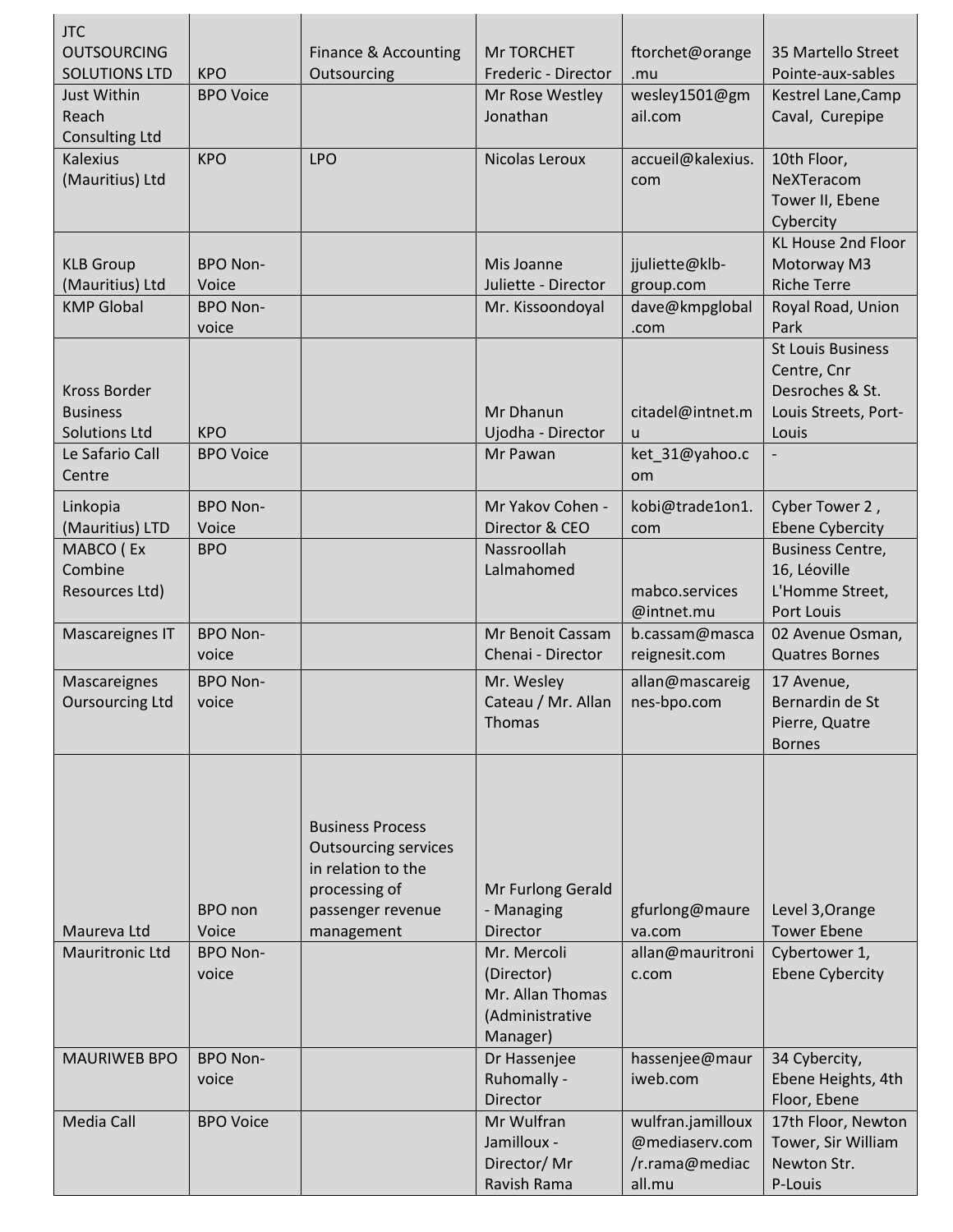| (Director)<br>frank.cardinale@<br>Koenig, Pte-aux-<br>Sables.<br>free.fr<br>Mr Pedersen<br>Anthony -<br>anthonyp@meds<br>chemeinternatio<br>Managing<br>Director, Miss<br>nal.com;<br>Eustasie Josiane -<br>jeustasie@medsc<br>1st Floor, 1<br>Medscheme<br>BPO non<br>Head of Human<br>hemeinternation<br>Cybercity, Ebene<br><b>Plaine Wilhems</b><br>(Mtius) Ltd<br><b>Back Office</b><br>Voice<br>Capital<br>al.com<br>Mr Kirk Varden<br>Ground floor,<br>Metrapolitaine<br><b>BPO</b><br>kirk@charteredbr<br>Health<br>okers.com<br>Tower A,<br>1Cybercity, Ebene<br>Mindstorm Ltd<br>Avenue Celicourt,<br><b>BPO Voice</b><br>Yannick Florigny<br>yanflorigny@myt<br>Antelme<br>.mu<br>MMS Ltd<br><b>BPO Non-</b><br>Mr, Nicolas Zilmia<br>nicolas@mmsout<br>Level 8, Wing A,<br>(Operations<br>Cyber Tower,<br>voice<br>sourcing.fr<br>Manager)<br><b>Ebene Cybercity</b><br>Mr Nicolas<br>11 Brabant Street,<br>Modero<br><b>BPO Non-</b><br>nherbeault@mod<br>Herbeault - CEO<br>1st Floor, Port<br>voice<br>erogroup.com<br>Louis<br><b>BPO</b><br>Momentum<br><b>BPO Non-</b><br>Mr Kirk Varden<br>kirk@charteredbr<br>Ground floor,<br>okers.com<br>(Mauritius) Ltd<br>voice<br>Tower A,<br>(www.momentu<br>1Cybercity, Ebene<br>$m.co.za$ )<br>Mr Jerome Billaud<br>Mondial<br><b>BPO Non-</b><br>jbillaud@mondial<br>-assistance.re<br>Assistance<br>voice<br>25-27 Rue Louis<br><b>MS Services</b><br><b>KPO</b><br>Finance and<br>Severine Puren<br>severine.puren@<br>acomaudit.com<br><b>Pasteur Port-Louis</b><br>Comptabilite<br>Accounting<br>Outsourcing<br>Mrs Tchibozo<br>Ghislaine -<br>General<br>Managger; Mrs<br>gtchibozo@multi<br>Jokhun Uma -<br>Backoffice, BPO,<br>-contact.net;<br><b>BPO</b> non<br>Shared Services,<br>Ujokhun@multi-<br>Marketing<br>Rue chateauneuf<br>Voice<br>Service Provider, DMS<br>Multi contact<br>Manager<br>contact.net<br>Curepipe<br>Nathalie &<br><b>BPO Voice</b><br>Nathalie<br>nathalie.abguiller<br>Route Royale, Trou<br>Abguillerm<br>aux Biches<br>Partners<br>$m@na-$<br>(ATLANTECH)<br>partners.com<br>Nativo<br><b>BPO Non-</b><br>Pariaz Building,<br>iyad@wearenativ<br>Avenue Victoria,<br>voice<br>o.com<br><b>Quatre Bornes</b><br><b>BPO Non</b><br>Natural Synergie<br>emmanuel.siclet<br>Ltée<br>Voice<br><b>BPO Non Voice</b><br><b>Emmanuel Siclet</b><br>@gmail.com<br>Nearshore<br><b>BPO Non-</b><br><b>Abdul Majeed</b><br>ceo@digitalparad<br>4, Ambrose Street,<br>igm.biz<br><b>Outsourcing Ltd</b><br>Rose-Hill<br>voice<br><b>Butt</b><br>Nenufar<br><b>BPO Non-</b><br><b>MAMODEALLY</b><br>abdoolah@nenuf<br>303 Royal road,<br>technologies Ltd<br><b>ABDOOLAH</b><br>Mesnil, Vacoas-<br>voice<br>ar.mu<br>Phoenix<br>33, Avenue des<br>Mr Jean Philippe<br>info@nest-<br>Capucine, sodnac<br><b>Nest</b> | Mediasys Ltée          | <b>BPO Non</b><br>voice, ITO | Mr Frank<br>Cardinale | mediasys@edisys<br>.eu | 202, Informatics<br>Park, La Tour |
|-------------------------------------------------------------------------------------------------------------------------------------------------------------------------------------------------------------------------------------------------------------------------------------------------------------------------------------------------------------------------------------------------------------------------------------------------------------------------------------------------------------------------------------------------------------------------------------------------------------------------------------------------------------------------------------------------------------------------------------------------------------------------------------------------------------------------------------------------------------------------------------------------------------------------------------------------------------------------------------------------------------------------------------------------------------------------------------------------------------------------------------------------------------------------------------------------------------------------------------------------------------------------------------------------------------------------------------------------------------------------------------------------------------------------------------------------------------------------------------------------------------------------------------------------------------------------------------------------------------------------------------------------------------------------------------------------------------------------------------------------------------------------------------------------------------------------------------------------------------------------------------------------------------------------------------------------------------------------------------------------------------------------------------------------------------------------------------------------------------------------------------------------------------------------------------------------------------------------------------------------------------------------------------------------------------------------------------------------------------------------------------------------------------------------------------------------------------------------------------------------------------------------------------------------------------------------------------------------------------------------------------------------------------------------------------------------------------------------------------------------------------------------------------------------------------|------------------------|------------------------------|-----------------------|------------------------|-----------------------------------|
|                                                                                                                                                                                                                                                                                                                                                                                                                                                                                                                                                                                                                                                                                                                                                                                                                                                                                                                                                                                                                                                                                                                                                                                                                                                                                                                                                                                                                                                                                                                                                                                                                                                                                                                                                                                                                                                                                                                                                                                                                                                                                                                                                                                                                                                                                                                                                                                                                                                                                                                                                                                                                                                                                                                                                                                                             |                        |                              |                       |                        |                                   |
|                                                                                                                                                                                                                                                                                                                                                                                                                                                                                                                                                                                                                                                                                                                                                                                                                                                                                                                                                                                                                                                                                                                                                                                                                                                                                                                                                                                                                                                                                                                                                                                                                                                                                                                                                                                                                                                                                                                                                                                                                                                                                                                                                                                                                                                                                                                                                                                                                                                                                                                                                                                                                                                                                                                                                                                                             |                        |                              |                       |                        |                                   |
|                                                                                                                                                                                                                                                                                                                                                                                                                                                                                                                                                                                                                                                                                                                                                                                                                                                                                                                                                                                                                                                                                                                                                                                                                                                                                                                                                                                                                                                                                                                                                                                                                                                                                                                                                                                                                                                                                                                                                                                                                                                                                                                                                                                                                                                                                                                                                                                                                                                                                                                                                                                                                                                                                                                                                                                                             |                        |                              |                       |                        |                                   |
|                                                                                                                                                                                                                                                                                                                                                                                                                                                                                                                                                                                                                                                                                                                                                                                                                                                                                                                                                                                                                                                                                                                                                                                                                                                                                                                                                                                                                                                                                                                                                                                                                                                                                                                                                                                                                                                                                                                                                                                                                                                                                                                                                                                                                                                                                                                                                                                                                                                                                                                                                                                                                                                                                                                                                                                                             |                        |                              |                       |                        |                                   |
|                                                                                                                                                                                                                                                                                                                                                                                                                                                                                                                                                                                                                                                                                                                                                                                                                                                                                                                                                                                                                                                                                                                                                                                                                                                                                                                                                                                                                                                                                                                                                                                                                                                                                                                                                                                                                                                                                                                                                                                                                                                                                                                                                                                                                                                                                                                                                                                                                                                                                                                                                                                                                                                                                                                                                                                                             |                        |                              |                       |                        |                                   |
|                                                                                                                                                                                                                                                                                                                                                                                                                                                                                                                                                                                                                                                                                                                                                                                                                                                                                                                                                                                                                                                                                                                                                                                                                                                                                                                                                                                                                                                                                                                                                                                                                                                                                                                                                                                                                                                                                                                                                                                                                                                                                                                                                                                                                                                                                                                                                                                                                                                                                                                                                                                                                                                                                                                                                                                                             |                        |                              |                       |                        |                                   |
|                                                                                                                                                                                                                                                                                                                                                                                                                                                                                                                                                                                                                                                                                                                                                                                                                                                                                                                                                                                                                                                                                                                                                                                                                                                                                                                                                                                                                                                                                                                                                                                                                                                                                                                                                                                                                                                                                                                                                                                                                                                                                                                                                                                                                                                                                                                                                                                                                                                                                                                                                                                                                                                                                                                                                                                                             |                        |                              |                       |                        |                                   |
|                                                                                                                                                                                                                                                                                                                                                                                                                                                                                                                                                                                                                                                                                                                                                                                                                                                                                                                                                                                                                                                                                                                                                                                                                                                                                                                                                                                                                                                                                                                                                                                                                                                                                                                                                                                                                                                                                                                                                                                                                                                                                                                                                                                                                                                                                                                                                                                                                                                                                                                                                                                                                                                                                                                                                                                                             |                        |                              |                       |                        |                                   |
|                                                                                                                                                                                                                                                                                                                                                                                                                                                                                                                                                                                                                                                                                                                                                                                                                                                                                                                                                                                                                                                                                                                                                                                                                                                                                                                                                                                                                                                                                                                                                                                                                                                                                                                                                                                                                                                                                                                                                                                                                                                                                                                                                                                                                                                                                                                                                                                                                                                                                                                                                                                                                                                                                                                                                                                                             |                        |                              |                       |                        |                                   |
|                                                                                                                                                                                                                                                                                                                                                                                                                                                                                                                                                                                                                                                                                                                                                                                                                                                                                                                                                                                                                                                                                                                                                                                                                                                                                                                                                                                                                                                                                                                                                                                                                                                                                                                                                                                                                                                                                                                                                                                                                                                                                                                                                                                                                                                                                                                                                                                                                                                                                                                                                                                                                                                                                                                                                                                                             |                        |                              |                       |                        |                                   |
|                                                                                                                                                                                                                                                                                                                                                                                                                                                                                                                                                                                                                                                                                                                                                                                                                                                                                                                                                                                                                                                                                                                                                                                                                                                                                                                                                                                                                                                                                                                                                                                                                                                                                                                                                                                                                                                                                                                                                                                                                                                                                                                                                                                                                                                                                                                                                                                                                                                                                                                                                                                                                                                                                                                                                                                                             |                        |                              |                       |                        |                                   |
|                                                                                                                                                                                                                                                                                                                                                                                                                                                                                                                                                                                                                                                                                                                                                                                                                                                                                                                                                                                                                                                                                                                                                                                                                                                                                                                                                                                                                                                                                                                                                                                                                                                                                                                                                                                                                                                                                                                                                                                                                                                                                                                                                                                                                                                                                                                                                                                                                                                                                                                                                                                                                                                                                                                                                                                                             |                        |                              |                       |                        |                                   |
|                                                                                                                                                                                                                                                                                                                                                                                                                                                                                                                                                                                                                                                                                                                                                                                                                                                                                                                                                                                                                                                                                                                                                                                                                                                                                                                                                                                                                                                                                                                                                                                                                                                                                                                                                                                                                                                                                                                                                                                                                                                                                                                                                                                                                                                                                                                                                                                                                                                                                                                                                                                                                                                                                                                                                                                                             |                        |                              |                       |                        |                                   |
|                                                                                                                                                                                                                                                                                                                                                                                                                                                                                                                                                                                                                                                                                                                                                                                                                                                                                                                                                                                                                                                                                                                                                                                                                                                                                                                                                                                                                                                                                                                                                                                                                                                                                                                                                                                                                                                                                                                                                                                                                                                                                                                                                                                                                                                                                                                                                                                                                                                                                                                                                                                                                                                                                                                                                                                                             |                        |                              |                       |                        |                                   |
|                                                                                                                                                                                                                                                                                                                                                                                                                                                                                                                                                                                                                                                                                                                                                                                                                                                                                                                                                                                                                                                                                                                                                                                                                                                                                                                                                                                                                                                                                                                                                                                                                                                                                                                                                                                                                                                                                                                                                                                                                                                                                                                                                                                                                                                                                                                                                                                                                                                                                                                                                                                                                                                                                                                                                                                                             |                        |                              |                       |                        |                                   |
|                                                                                                                                                                                                                                                                                                                                                                                                                                                                                                                                                                                                                                                                                                                                                                                                                                                                                                                                                                                                                                                                                                                                                                                                                                                                                                                                                                                                                                                                                                                                                                                                                                                                                                                                                                                                                                                                                                                                                                                                                                                                                                                                                                                                                                                                                                                                                                                                                                                                                                                                                                                                                                                                                                                                                                                                             |                        |                              |                       |                        |                                   |
|                                                                                                                                                                                                                                                                                                                                                                                                                                                                                                                                                                                                                                                                                                                                                                                                                                                                                                                                                                                                                                                                                                                                                                                                                                                                                                                                                                                                                                                                                                                                                                                                                                                                                                                                                                                                                                                                                                                                                                                                                                                                                                                                                                                                                                                                                                                                                                                                                                                                                                                                                                                                                                                                                                                                                                                                             |                        |                              |                       |                        |                                   |
|                                                                                                                                                                                                                                                                                                                                                                                                                                                                                                                                                                                                                                                                                                                                                                                                                                                                                                                                                                                                                                                                                                                                                                                                                                                                                                                                                                                                                                                                                                                                                                                                                                                                                                                                                                                                                                                                                                                                                                                                                                                                                                                                                                                                                                                                                                                                                                                                                                                                                                                                                                                                                                                                                                                                                                                                             |                        |                              |                       |                        |                                   |
|                                                                                                                                                                                                                                                                                                                                                                                                                                                                                                                                                                                                                                                                                                                                                                                                                                                                                                                                                                                                                                                                                                                                                                                                                                                                                                                                                                                                                                                                                                                                                                                                                                                                                                                                                                                                                                                                                                                                                                                                                                                                                                                                                                                                                                                                                                                                                                                                                                                                                                                                                                                                                                                                                                                                                                                                             |                        |                              |                       |                        |                                   |
|                                                                                                                                                                                                                                                                                                                                                                                                                                                                                                                                                                                                                                                                                                                                                                                                                                                                                                                                                                                                                                                                                                                                                                                                                                                                                                                                                                                                                                                                                                                                                                                                                                                                                                                                                                                                                                                                                                                                                                                                                                                                                                                                                                                                                                                                                                                                                                                                                                                                                                                                                                                                                                                                                                                                                                                                             |                        |                              |                       |                        |                                   |
|                                                                                                                                                                                                                                                                                                                                                                                                                                                                                                                                                                                                                                                                                                                                                                                                                                                                                                                                                                                                                                                                                                                                                                                                                                                                                                                                                                                                                                                                                                                                                                                                                                                                                                                                                                                                                                                                                                                                                                                                                                                                                                                                                                                                                                                                                                                                                                                                                                                                                                                                                                                                                                                                                                                                                                                                             |                        |                              |                       |                        |                                   |
|                                                                                                                                                                                                                                                                                                                                                                                                                                                                                                                                                                                                                                                                                                                                                                                                                                                                                                                                                                                                                                                                                                                                                                                                                                                                                                                                                                                                                                                                                                                                                                                                                                                                                                                                                                                                                                                                                                                                                                                                                                                                                                                                                                                                                                                                                                                                                                                                                                                                                                                                                                                                                                                                                                                                                                                                             |                        |                              |                       |                        |                                   |
|                                                                                                                                                                                                                                                                                                                                                                                                                                                                                                                                                                                                                                                                                                                                                                                                                                                                                                                                                                                                                                                                                                                                                                                                                                                                                                                                                                                                                                                                                                                                                                                                                                                                                                                                                                                                                                                                                                                                                                                                                                                                                                                                                                                                                                                                                                                                                                                                                                                                                                                                                                                                                                                                                                                                                                                                             |                        |                              |                       |                        |                                   |
|                                                                                                                                                                                                                                                                                                                                                                                                                                                                                                                                                                                                                                                                                                                                                                                                                                                                                                                                                                                                                                                                                                                                                                                                                                                                                                                                                                                                                                                                                                                                                                                                                                                                                                                                                                                                                                                                                                                                                                                                                                                                                                                                                                                                                                                                                                                                                                                                                                                                                                                                                                                                                                                                                                                                                                                                             |                        |                              |                       |                        |                                   |
|                                                                                                                                                                                                                                                                                                                                                                                                                                                                                                                                                                                                                                                                                                                                                                                                                                                                                                                                                                                                                                                                                                                                                                                                                                                                                                                                                                                                                                                                                                                                                                                                                                                                                                                                                                                                                                                                                                                                                                                                                                                                                                                                                                                                                                                                                                                                                                                                                                                                                                                                                                                                                                                                                                                                                                                                             |                        |                              |                       |                        |                                   |
|                                                                                                                                                                                                                                                                                                                                                                                                                                                                                                                                                                                                                                                                                                                                                                                                                                                                                                                                                                                                                                                                                                                                                                                                                                                                                                                                                                                                                                                                                                                                                                                                                                                                                                                                                                                                                                                                                                                                                                                                                                                                                                                                                                                                                                                                                                                                                                                                                                                                                                                                                                                                                                                                                                                                                                                                             |                        |                              |                       |                        |                                   |
|                                                                                                                                                                                                                                                                                                                                                                                                                                                                                                                                                                                                                                                                                                                                                                                                                                                                                                                                                                                                                                                                                                                                                                                                                                                                                                                                                                                                                                                                                                                                                                                                                                                                                                                                                                                                                                                                                                                                                                                                                                                                                                                                                                                                                                                                                                                                                                                                                                                                                                                                                                                                                                                                                                                                                                                                             |                        |                              |                       |                        |                                   |
|                                                                                                                                                                                                                                                                                                                                                                                                                                                                                                                                                                                                                                                                                                                                                                                                                                                                                                                                                                                                                                                                                                                                                                                                                                                                                                                                                                                                                                                                                                                                                                                                                                                                                                                                                                                                                                                                                                                                                                                                                                                                                                                                                                                                                                                                                                                                                                                                                                                                                                                                                                                                                                                                                                                                                                                                             |                        |                              |                       |                        |                                   |
|                                                                                                                                                                                                                                                                                                                                                                                                                                                                                                                                                                                                                                                                                                                                                                                                                                                                                                                                                                                                                                                                                                                                                                                                                                                                                                                                                                                                                                                                                                                                                                                                                                                                                                                                                                                                                                                                                                                                                                                                                                                                                                                                                                                                                                                                                                                                                                                                                                                                                                                                                                                                                                                                                                                                                                                                             |                        |                              |                       |                        |                                   |
|                                                                                                                                                                                                                                                                                                                                                                                                                                                                                                                                                                                                                                                                                                                                                                                                                                                                                                                                                                                                                                                                                                                                                                                                                                                                                                                                                                                                                                                                                                                                                                                                                                                                                                                                                                                                                                                                                                                                                                                                                                                                                                                                                                                                                                                                                                                                                                                                                                                                                                                                                                                                                                                                                                                                                                                                             |                        |                              |                       |                        |                                   |
|                                                                                                                                                                                                                                                                                                                                                                                                                                                                                                                                                                                                                                                                                                                                                                                                                                                                                                                                                                                                                                                                                                                                                                                                                                                                                                                                                                                                                                                                                                                                                                                                                                                                                                                                                                                                                                                                                                                                                                                                                                                                                                                                                                                                                                                                                                                                                                                                                                                                                                                                                                                                                                                                                                                                                                                                             |                        |                              |                       |                        |                                   |
|                                                                                                                                                                                                                                                                                                                                                                                                                                                                                                                                                                                                                                                                                                                                                                                                                                                                                                                                                                                                                                                                                                                                                                                                                                                                                                                                                                                                                                                                                                                                                                                                                                                                                                                                                                                                                                                                                                                                                                                                                                                                                                                                                                                                                                                                                                                                                                                                                                                                                                                                                                                                                                                                                                                                                                                                             |                        |                              |                       |                        |                                   |
|                                                                                                                                                                                                                                                                                                                                                                                                                                                                                                                                                                                                                                                                                                                                                                                                                                                                                                                                                                                                                                                                                                                                                                                                                                                                                                                                                                                                                                                                                                                                                                                                                                                                                                                                                                                                                                                                                                                                                                                                                                                                                                                                                                                                                                                                                                                                                                                                                                                                                                                                                                                                                                                                                                                                                                                                             |                        |                              |                       |                        |                                   |
|                                                                                                                                                                                                                                                                                                                                                                                                                                                                                                                                                                                                                                                                                                                                                                                                                                                                                                                                                                                                                                                                                                                                                                                                                                                                                                                                                                                                                                                                                                                                                                                                                                                                                                                                                                                                                                                                                                                                                                                                                                                                                                                                                                                                                                                                                                                                                                                                                                                                                                                                                                                                                                                                                                                                                                                                             |                        |                              |                       |                        |                                   |
|                                                                                                                                                                                                                                                                                                                                                                                                                                                                                                                                                                                                                                                                                                                                                                                                                                                                                                                                                                                                                                                                                                                                                                                                                                                                                                                                                                                                                                                                                                                                                                                                                                                                                                                                                                                                                                                                                                                                                                                                                                                                                                                                                                                                                                                                                                                                                                                                                                                                                                                                                                                                                                                                                                                                                                                                             |                        |                              |                       |                        |                                   |
|                                                                                                                                                                                                                                                                                                                                                                                                                                                                                                                                                                                                                                                                                                                                                                                                                                                                                                                                                                                                                                                                                                                                                                                                                                                                                                                                                                                                                                                                                                                                                                                                                                                                                                                                                                                                                                                                                                                                                                                                                                                                                                                                                                                                                                                                                                                                                                                                                                                                                                                                                                                                                                                                                                                                                                                                             |                        |                              |                       |                        |                                   |
|                                                                                                                                                                                                                                                                                                                                                                                                                                                                                                                                                                                                                                                                                                                                                                                                                                                                                                                                                                                                                                                                                                                                                                                                                                                                                                                                                                                                                                                                                                                                                                                                                                                                                                                                                                                                                                                                                                                                                                                                                                                                                                                                                                                                                                                                                                                                                                                                                                                                                                                                                                                                                                                                                                                                                                                                             |                        |                              |                       |                        |                                   |
|                                                                                                                                                                                                                                                                                                                                                                                                                                                                                                                                                                                                                                                                                                                                                                                                                                                                                                                                                                                                                                                                                                                                                                                                                                                                                                                                                                                                                                                                                                                                                                                                                                                                                                                                                                                                                                                                                                                                                                                                                                                                                                                                                                                                                                                                                                                                                                                                                                                                                                                                                                                                                                                                                                                                                                                                             |                        |                              |                       |                        |                                   |
|                                                                                                                                                                                                                                                                                                                                                                                                                                                                                                                                                                                                                                                                                                                                                                                                                                                                                                                                                                                                                                                                                                                                                                                                                                                                                                                                                                                                                                                                                                                                                                                                                                                                                                                                                                                                                                                                                                                                                                                                                                                                                                                                                                                                                                                                                                                                                                                                                                                                                                                                                                                                                                                                                                                                                                                                             |                        |                              |                       |                        |                                   |
|                                                                                                                                                                                                                                                                                                                                                                                                                                                                                                                                                                                                                                                                                                                                                                                                                                                                                                                                                                                                                                                                                                                                                                                                                                                                                                                                                                                                                                                                                                                                                                                                                                                                                                                                                                                                                                                                                                                                                                                                                                                                                                                                                                                                                                                                                                                                                                                                                                                                                                                                                                                                                                                                                                                                                                                                             |                        |                              |                       |                        |                                   |
|                                                                                                                                                                                                                                                                                                                                                                                                                                                                                                                                                                                                                                                                                                                                                                                                                                                                                                                                                                                                                                                                                                                                                                                                                                                                                                                                                                                                                                                                                                                                                                                                                                                                                                                                                                                                                                                                                                                                                                                                                                                                                                                                                                                                                                                                                                                                                                                                                                                                                                                                                                                                                                                                                                                                                                                                             |                        |                              |                       |                        |                                   |
|                                                                                                                                                                                                                                                                                                                                                                                                                                                                                                                                                                                                                                                                                                                                                                                                                                                                                                                                                                                                                                                                                                                                                                                                                                                                                                                                                                                                                                                                                                                                                                                                                                                                                                                                                                                                                                                                                                                                                                                                                                                                                                                                                                                                                                                                                                                                                                                                                                                                                                                                                                                                                                                                                                                                                                                                             |                        |                              |                       |                        |                                   |
|                                                                                                                                                                                                                                                                                                                                                                                                                                                                                                                                                                                                                                                                                                                                                                                                                                                                                                                                                                                                                                                                                                                                                                                                                                                                                                                                                                                                                                                                                                                                                                                                                                                                                                                                                                                                                                                                                                                                                                                                                                                                                                                                                                                                                                                                                                                                                                                                                                                                                                                                                                                                                                                                                                                                                                                                             | <b>Outsourcing Ltd</b> | <b>KPO</b>                   | Felix - Director      | outsourcing.mu         | <b>Quatre Bornes</b>              |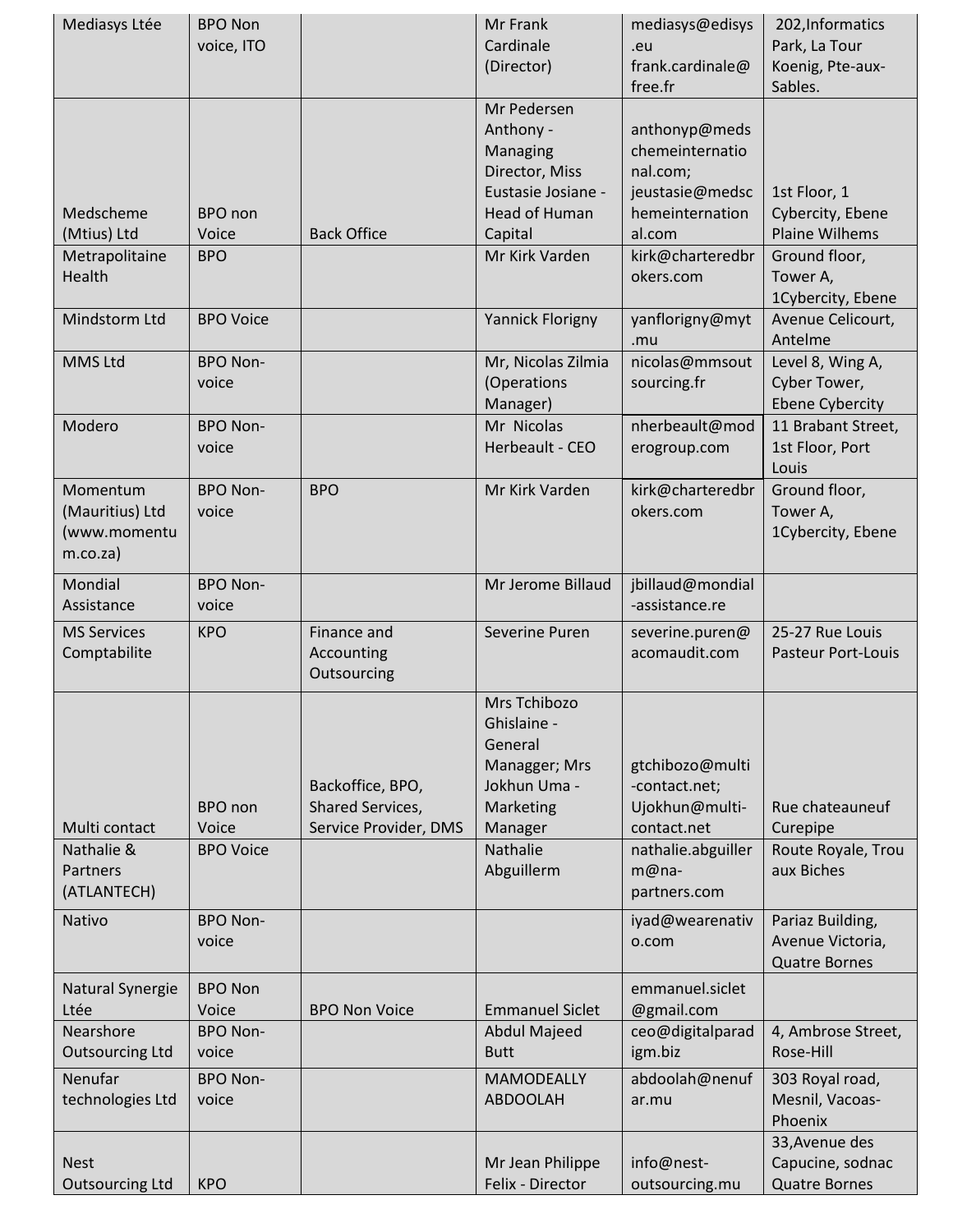| Nice BPO                                                | <b>BPO Voice</b>                       | <b>Call Centre</b>                                                                                                                     | Irshad Namooya                                                                                            | irshad@intnet.m<br>u                                              | $\overline{\phantom{a}}$                                                      |
|---------------------------------------------------------|----------------------------------------|----------------------------------------------------------------------------------------------------------------------------------------|-----------------------------------------------------------------------------------------------------------|-------------------------------------------------------------------|-------------------------------------------------------------------------------|
| Noveo Ltd                                               | <b>BPO Non-</b><br>voice               | <b>BPO Non-voice</b>                                                                                                                   | Mr. Laurent<br>Wainberg<br>(Director); Laurent<br>Fourcade<br>(Manager)                                   | laurent.wainberg<br>@sysnext.com.                                 | 14 Rue<br>Vandermeersch,<br>Rose-Hill                                         |
| Ocean Call Ltd                                          | <b>BPO Voice</b>                       | Call centre                                                                                                                            | Mr Hans Keller<br>(Directors)                                                                             | contacts@oceanc<br>allcentre.com;<br>hans@oceancallc<br>entre.com | 4eme Etage, 5a,<br>Kwan tee Street,<br>Les Salines,<br>Port-Louis             |
| Omega BPO                                               | <b>BPO Voice</b>                       | <b>Call Centre</b>                                                                                                                     | Jerome Appavoo                                                                                            | contact@omega.<br>mu                                              | 93 Avenue John<br>Kennedy, Vacoas                                             |
| One<br>communication<br>agency                          | <b>BPO Voice</b>                       | Call centre                                                                                                                            | <b>Eric Fredy Malek</b>                                                                                   | hainesglobal@or<br>ange.mu                                        | 4th Floor, Pope<br>Henessy Tower,<br>Pope Henessy<br><b>Street Port Louis</b> |
| Online<br>Outsourcing<br>(Mauritius) Ltd                | BPO, ITO                               | Website<br>development,<br><b>Translation, Graphics</b><br>design, 3D                                                                  | Torben Pyndiah -<br><b>Executive director</b>                                                             | requests@online<br>outsourcing.net                                | 8, Avenue<br>Buswell, Quatre-<br><b>Bornes</b>                                |
| Optimum<br><b>Outsourcing Ltd</b>                       | BPO non<br>Voice, ITO,<br><b>KPO</b>   | Accounting services,<br>Data Entry Services,<br>legal transcription<br>services;contact<br>centre services,<br>Software<br>development | Mr Ferag Oushma<br>- Director                                                                             | office@optimum-<br>outsourcing.com                                | 117, gateway<br>building, st jea<br><b>Quatres bornes</b>                     |
| Oregon<br><b>Consulting Ltd</b>                         | <b>KPO</b>                             | Finance and<br>Accounting<br>Outsourcing                                                                                               | Mr Sailesh<br>Heeramun -<br><b>Director</b>                                                               | marketing.orego<br>nconsulting@intn<br>et.mu                      | 175 Avenue John<br>Kennedy VacoasÂ                                            |
| Origin Circle Law<br>Chamber<br><b>OSBM Ltd</b>         | <b>KPO</b><br><b>BPO Non-</b><br>voice | <b>Legal Process</b><br>Outsourcing                                                                                                    | Miss JEETAH<br>Saraswatee Dina -<br>senior Partner<br>Barrister at Law<br><b>Mr Yves Maurice</b><br>Obdia | djeetah@orange.<br>mu<br>yves.obdia@oran<br>ge.fr                 | 51 Ebene Cybercity<br>Le Réduit,<br>Immeuble<br>Everwear, Royal               |
| <b>OUTREMER</b><br><b>TELECOM</b><br>LTEE/city call ltd | BPO Voice,<br>BPO non<br>Voice         | <b>Back Office</b>                                                                                                                     | Mr Shalinee<br>Sohun - GM                                                                                 | s.sohun@outrem<br>er-telecom.fr                                   | Road belle rose<br><b>5TH FLOOR CYBER</b><br><b>TOWER II EBENE</b>            |
| Outsourcing<br>Professionals<br><b>Global Ltd</b>       | <b>KPO</b>                             | <b>Credit Management</b><br>Solutions, Finance &<br>Accounting<br>Outsourcing                                                          | Mr Phillips Carl -<br><b>Director</b><br>Mr CHEUNG SIK                                                    | carl.phillips@out<br>progroup.com                                 | <b>FARQUHARST 40</b><br>Port Louis                                            |
| <b>PAIE SERVICE</b><br><b>LTEE</b>                      | BPO non<br>Voice                       | <b>BPO</b>                                                                                                                             | <b>SANG RUDY -</b><br><b>DIRECTEUR</b><br><b>EXECUTIF</b>                                                 | rudycheung@int<br>net.mu                                          | 8 RUE BALSAMINE,<br><b>TERRASSON ROAD</b><br>POINTE AUX<br><b>SABLES</b>      |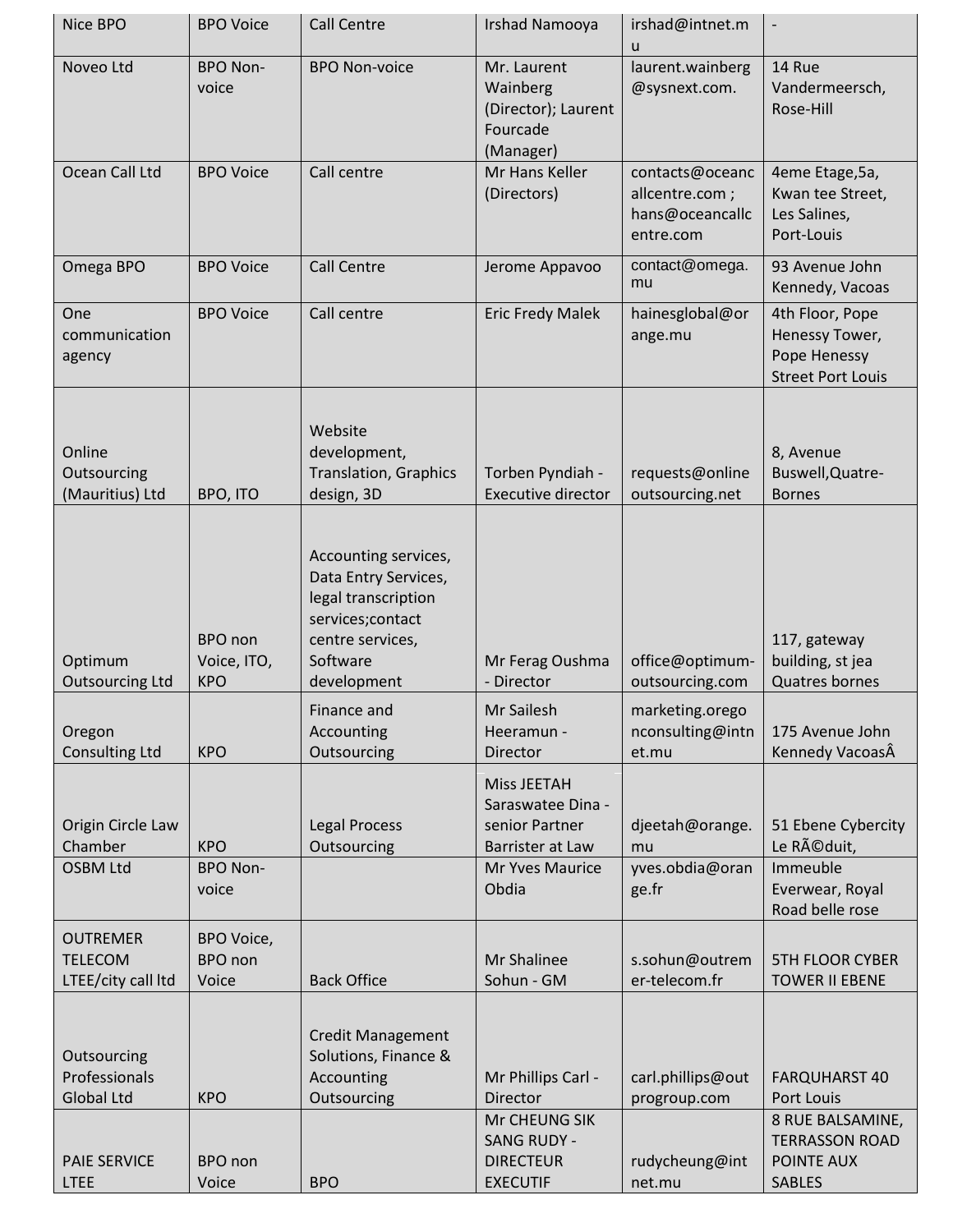| <b>PARFIP BPO</b>            | <b>BPO Non-</b><br>Voice |                                                                                                                                             | <b>Mr Nicolas</b><br>Kerambrun -<br>Director of<br>Finance; Mr Serge<br>Pariente - General<br>Manager -<br>Director of<br>Finance | nkerambrun@pa<br>rfip.com;<br>spariente@parfip<br>.com                  | <b>Nexteracom Tower</b><br>II, 10th Floor,<br><b>Ebene Cybercity</b>                                             |
|------------------------------|--------------------------|---------------------------------------------------------------------------------------------------------------------------------------------|-----------------------------------------------------------------------------------------------------------------------------------|-------------------------------------------------------------------------|------------------------------------------------------------------------------------------------------------------|
|                              |                          | <b>Document Scanning</b>                                                                                                                    |                                                                                                                                   |                                                                         |                                                                                                                  |
| PECS (Mauritius)             | BPO non                  | Data Capture<br><b>Document and Data</b><br>Management<br><b>Electronic Archiving</b><br><b>Audio Transcription</b><br>Software and Website | Mr Gangoosirdar<br>Rajiv N -<br>Managing<br>Director; Miss<br>Lorna Coret -<br>Administrative                                     | info@pecsdata.c                                                         | 2nd Floor<br>Mascareignes<br>Court Cnr Royal<br>Road and Surcouf<br>Ave Quatre Bornes<br><b>Mauritius Quatre</b> |
| Ltd                          | Voice                    | Development                                                                                                                                 | Secretary                                                                                                                         | o.uk                                                                    | <b>Bornes</b>                                                                                                    |
| Perfect Call Ltd             | <b>BPO Voice</b>         |                                                                                                                                             | Mrs Sabina<br>GUNNOO -<br>Managing<br>Director                                                                                    | contact@perfect<br>call.mu                                              | Ave Board, St Jean.<br><b>Quatre Bornes</b>                                                                      |
| Phoenix BPO                  |                          | Call centre                                                                                                                                 | Shane Ramnarain                                                                                                                   | shane.ramnarain                                                         | PAI Building, 56                                                                                                 |
|                              |                          |                                                                                                                                             |                                                                                                                                   | @phoenixbpo.co                                                          | Industrial Zone,                                                                                                 |
| Phoneo Ltee                  | <b>BPO Voice</b>         | Call centre                                                                                                                                 | Mrs. Francine                                                                                                                     | m<br>info@phoneo-                                                       | Valentina, Phoenix<br>3rd Floor, Rami                                                                            |
|                              | <b>BPO Voice</b>         |                                                                                                                                             | Jean Louis<br>(Director)                                                                                                          | group.com                                                               | <b>Building, Royal</b><br>Road, Belle Rose                                                                       |
| <b>Prime Call</b>            | <b>BPO Non-</b>          |                                                                                                                                             | Director: Charles                                                                                                                 | c.henrisson@yah                                                         | 2eme Etage,                                                                                                      |
| Company Ltd                  | voice                    |                                                                                                                                             | Henrisson.<br>Secondary<br>Contact: Jean-<br>Marie<br>Anamunthoo                                                                  | oo.fr                                                                   | <b>Batiment Fleur de</b><br>Canne, Albion.                                                                       |
|                              |                          |                                                                                                                                             |                                                                                                                                   |                                                                         | Altima Building,                                                                                                 |
| <b>ProContact Ltd</b>        | <b>BPO Voice</b>         |                                                                                                                                             | Mr Buffard<br>Thomas - Director                                                                                                   | thomas.buffard@<br>procontact.mu                                        | Ground Floor 56<br><b>Ebene Cybercity</b><br>Ebene                                                               |
| Prodesign Global<br>Sourcing | BPO non<br>Voice, KPO    | BPO, Building services,<br>MEP designs and CAD,<br>CFD, Energy<br>simulations, etc                                                          | Mr Sewdin Naresh<br>- Director; Mr<br>Pitteea Arvin<br>Vimal -<br>Operations<br>Manager/Country<br>Manager                        | naresh.sewdin@<br>prodesign-gs.mu;<br>vimal.pitteea@pr<br>odesign-gs.mu | 5th Floor, Tower III,<br>NeXTeracom<br>Building, Eb ne<br>Cybercity, EbA ne<br>Ebà ne                            |
| Professional                 |                          |                                                                                                                                             |                                                                                                                                   |                                                                         | <b>Grand Bay Business</b>                                                                                        |
| Outsourcing                  | BPO non                  |                                                                                                                                             | Mr Nathadkhan                                                                                                                     | nkhan887@intne                                                          | <b>Quarters Grand</b>                                                                                            |
| <b>Solutions Ltd</b>         | Voice                    | <b>Back Office</b>                                                                                                                          | Nizam - Director                                                                                                                  | t.mu                                                                    | Bay                                                                                                              |
| Proweb Itd                   | <b>BPO Voice</b>         |                                                                                                                                             | Jocelyn Daker                                                                                                                     | prowebltd@yaho<br>o.fr                                                  | Avenue des carpes,<br>Albion                                                                                     |
|                              |                          |                                                                                                                                             | Mr AUGUSTIN<br><b>JONATHAN</b><br><b>CHRISTOPHE -</b>                                                                             | jonathan@proxyc                                                         |                                                                                                                  |
| ProxyCom                     | <b>BPO Voice</b>         |                                                                                                                                             | Managing                                                                                                                          | om.mu                                                                   | Phoenix                                                                                                          |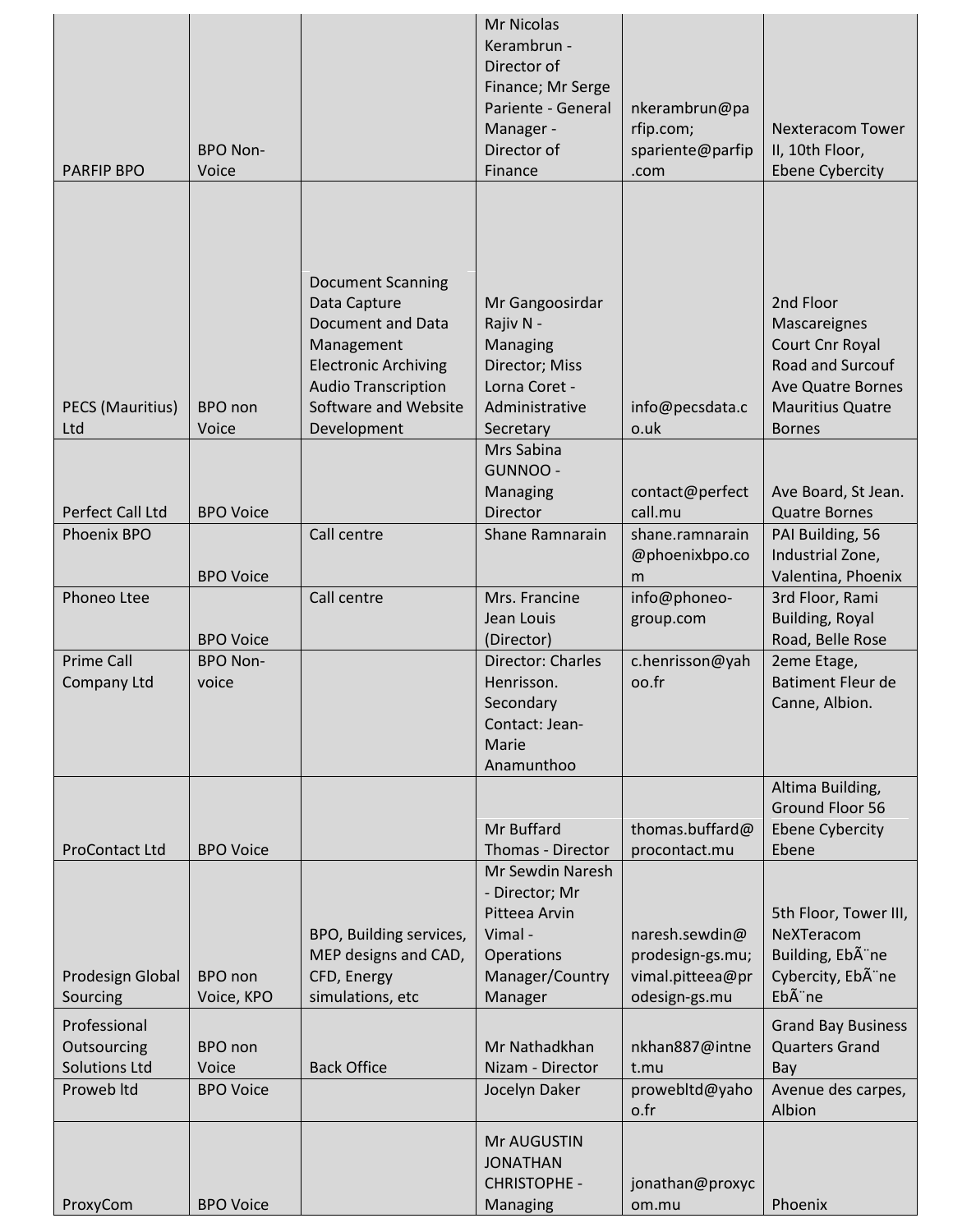|                        |                  |                             | <b>Director</b>          |                  |                         |
|------------------------|------------------|-----------------------------|--------------------------|------------------|-------------------------|
|                        |                  |                             |                          |                  |                         |
|                        |                  |                             |                          |                  |                         |
|                        |                  |                             |                          |                  |                         |
|                        |                  |                             |                          |                  |                         |
|                        |                  |                             |                          |                  |                         |
|                        |                  | data transcription;         |                          |                  |                         |
|                        |                  | back office processes;      |                          |                  |                         |
|                        | BPO non          | general claims              | Mr MAUDAVE               | d.maudave@qual   | 9th floor, Bramer       |
| <b>Qualcall Ltd</b>    | Voice            | management.                 | <b>DIDIER - Director</b> | call.mu          | <b>House Ebene</b>      |
| Quantum                | <b>BPO Non-</b>  |                             | Mr Brian Karsten         | brian@quantum.   | G07, Key West           |
| Solutions              | voice            |                             |                          | mu               | Plaza, La Mivoie,       |
|                        |                  |                             |                          |                  | <b>Black River</b>      |
|                        |                  |                             |                          |                  | N°118,                  |
|                        |                  |                             |                          |                  | <b>MORCELLEMENT</b>     |
|                        |                  |                             | Mr FIRJONNE              |                  | LORETTE, BEAU           |
| R AND G                | BPO non          |                             | <b>MICHAEL -</b>         | rgpartners@intn  | <b>VALLON</b>           |
| <b>PARTNERS LTD</b>    | Voice            | <b>Architectural Design</b> | <b>DIRECTOR</b>          | et.mu            | <b>MAHEBOURG</b>        |
| R-Cube                 | <b>KPO</b>       | Finance & Accounting        | Mr. Rajiv Nagaisar       | services@r-      | Surinam                 |
| <b>Outsourcing Ltd</b> |                  | Outsourcing                 |                          | cubeoutsourcing. | Rd, Surinam             |
|                        |                  |                             |                          | com              |                         |
| Rehuma                 | <b>BPO Voice</b> | Call centre                 | Mr Lilian Merelle        | contact@cap-     | Newry complex,          |
|                        |                  |                             |                          | tel.fr           | Saint Jean Road,        |
|                        |                  |                             |                          |                  | <b>Quatre Bornes</b>    |
|                        | <b>BPO Non</b>   |                             | Rikesh Ballah -          |                  | Level 4, Tower 1,       |
|                        | Voice, BPO       | BPO Voice, Helpdesk,        | Managing                 | rikesh@rhboutso  | Nexteracom              |
| <b>RHB Outsourcing</b> | Voice            | <b>Back Office</b>          | Director                 | urcing.com       | Building, Ebene         |
| Rosemees               | <b>BPO Voice</b> | Call centre                 | Giovanni Ludwig          | info@rosemees.c  | <b>Theodore Sauzier</b> |
|                        |                  |                             | <b>BHEEMUL</b>           | om,giovanni@ros  | St, Curepipe            |
|                        |                  |                             |                          | emees.com,       |                         |
|                        |                  |                             |                          | melissa@roseme   |                         |
|                        |                  |                             |                          | es.com           |                         |
| Satellite Airtime      | <b>BPO Non-</b>  | <b>BPO Non-voice</b>        | Mrs Tezrani Devi         | satairtime@satai | Costal Road, Pte        |
|                        | voice, IT        |                             | Ramsarran                | rtime.com;       | D'esny, Mahebourg       |
|                        | <b>Services</b>  |                             |                          | minoo@satairtim  |                         |
|                        |                  |                             |                          | e.com            |                         |
| Servecall              | <b>BPO Voice</b> | <b>Call Centre</b>          | Matthew Kemp             | matt@servecalls. | Hi Tech Centre,         |
|                        |                  |                             |                          | com              | Coastal Road,           |
|                        |                  |                             |                          |                  | Pointe aux Sables       |
|                        |                  |                             | Mrs Verriez              |                  |                         |
| <b>Services</b>        |                  |                             | Sandrine -               |                  |                         |
| developpement          |                  |                             | Director; Mrs            | sandrine@sedec   |                         |
| et                     |                  |                             | Ratnampulle              | o.intnet.mu;     | 4th Floor               |
| communications         | <b>BPO</b> non   |                             | Malini - cost            | malini@sedeco.i  | <b>CyberTower 2</b>     |
| Itee                   | Voice            | Back Office, BPO            | accountant               | ntnet.mu         | Ebene                   |
| Siegen                 |                  |                             |                          | fatmah.dreepaul  |                         |
| Consulting Co          | KPO, BPO, IT     | Finance & Accounting        | Fatmah Dreepaul -        | @siegenconsult.c |                         |
| Ltd                    | <b>Services</b>  | Outsourcing,                | Manager                  | om               | c/o valdus              |
|                        |                  |                             |                          |                  | BLOCK 005               |
|                        |                  |                             | <b>Miss CAULFIELD</b>    |                  | <b>INFORMATICS</b>      |
|                        |                  | Finance & Accounting        | <b>CORINNE -</b>         | smtd@aoifrance.  | PARK LA TOUR            |
| <b>SMTD LTD</b>        | <b>KPO</b>       | Outsourcing                 | <b>MANAGER</b>           | com              | <b>KOENIG</b>           |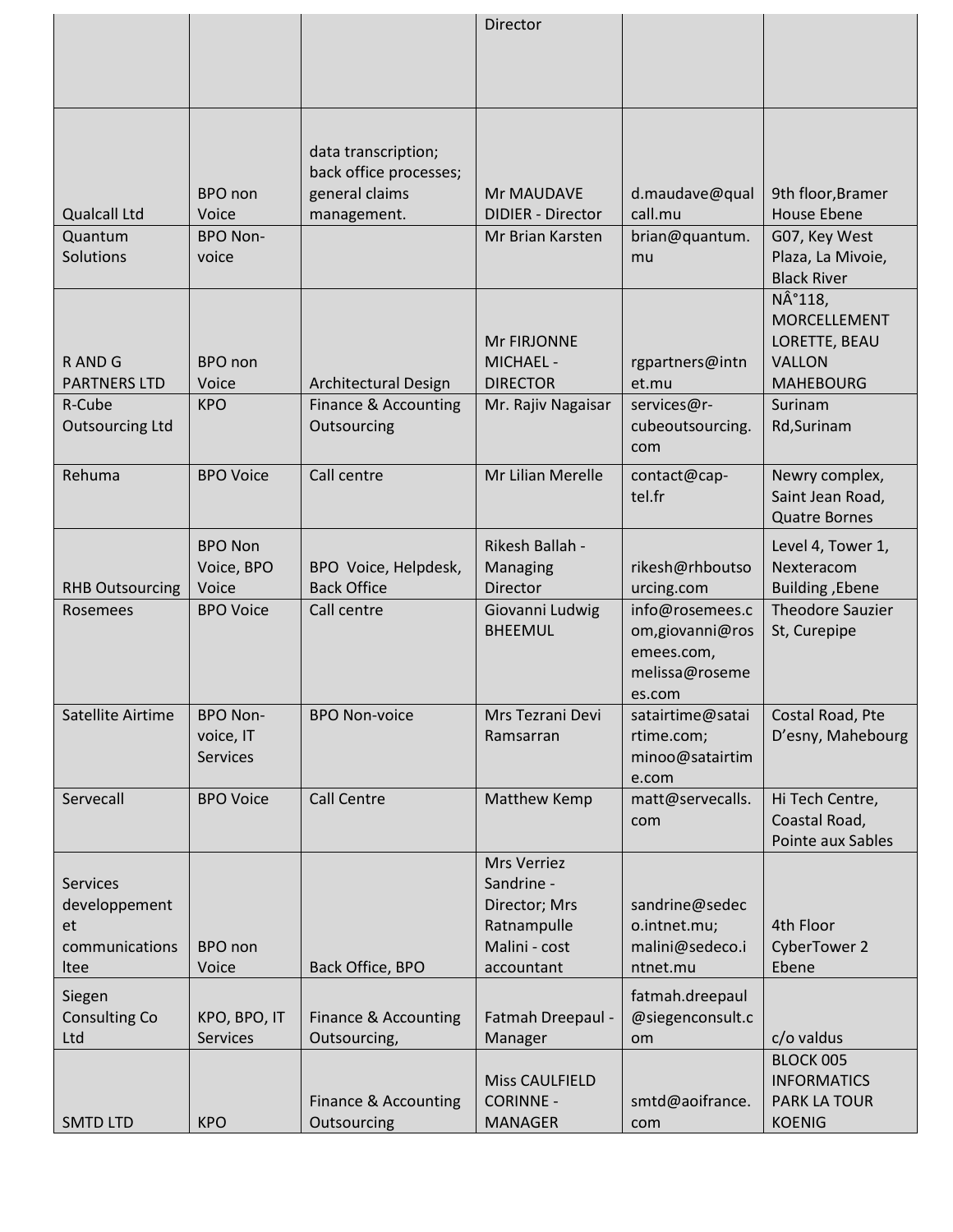| Software<br><b>Activities And</b><br>Images<br>Management<br>Ltd<br>Sophia<br>Outsourcing                                       | <b>BPO Non-</b><br>Voice, ITO<br><b>KPO</b>                                                     | Back office, Software<br>development<br>Finance & Accounting<br>Outsourcing                                                                                                                                                                                                                                                                                 | Mis Manjusha<br>Luchoomun -<br>Manager<br>Mrs Ragoo Meera                                                                                                                       | saim@uie.fr<br>meera.ragoo@so<br>phia.intnet.mu                                                                                                 | 85, ST JEAN ROAD<br><b>6TH FLOOR NEWRY</b><br><b>COMPLEX - SUITE</b><br>601 QUATRE-<br><b>BORNES</b><br>Bloc <sub>3</sub><br>Omarjee Bldg<br><b>Remono Street</b><br>Curepipe                                          |
|---------------------------------------------------------------------------------------------------------------------------------|-------------------------------------------------------------------------------------------------|-------------------------------------------------------------------------------------------------------------------------------------------------------------------------------------------------------------------------------------------------------------------------------------------------------------------------------------------------------------|---------------------------------------------------------------------------------------------------------------------------------------------------------------------------------|-------------------------------------------------------------------------------------------------------------------------------------------------|------------------------------------------------------------------------------------------------------------------------------------------------------------------------------------------------------------------------|
| Sport Data Feed<br>Ltd                                                                                                          | <b>BPO Non-</b><br>voice                                                                        |                                                                                                                                                                                                                                                                                                                                                             | <b>Nizam</b><br>Nathadkhan                                                                                                                                                      | nkhan887@intne<br>t.mu                                                                                                                          | 320 St James Court<br>St Denis Street,<br>Port Louis                                                                                                                                                                   |
| <b>Storm Telecom</b><br>Limited<br>Summ.it<br>Accounting<br>Mauritius Ltd<br><b>Syntheses Data</b><br>Ltd<br><b>Tandem Gold</b> | BPO non<br>Voice, ITO,<br><b>KPO</b><br>BPO non<br>Voice, KPO<br><b>KPO</b><br><b>BPO Voice</b> | Back Office, BPO,<br>Shared Services,<br>Consultancy, E-<br>commerce, Multimedi<br>a, Website<br>development, Finance<br>& Accounting<br>Outsourcing, Healthcar<br>e Outsourcing, Legal<br><b>Process Outsourcing</b><br>Back Office, Finance &<br>Accounting<br>Outsourcing<br>Data Analysis, Finance<br>& Accounting<br>Outsourcing<br><b>Call Centre</b> | Mr Ebrahim<br>Dawood Sadiq -<br>CEO;Mr Dawood<br>Zaahir - Director<br>Mrs Allybocus<br>Faatimah<br>Kuderbux -<br>Manager/Director<br>Mr Jahaly Nishrod<br>- Director<br>Siddicq | ceo@stormtelec<br>om.com;<br>zaahir@stormtel<br>ecom.mu<br>faaatimah.kuderb<br>ux@summ.it<br>njahaly@synthes<br>esmaurice.com<br>info@tandemgol | 89 St Jean Road<br><b>Quatre Bornes</b><br>Office 215/216,<br><b>TMC Building</b><br>Freeport Zone 6,<br>Mer Rouge Port-<br>Louis<br>52, Avenue Odette<br><b>Ernest Quatre</b><br><b>Bornes</b><br>2nd floor, Highgate |
| <b>Global Services</b>                                                                                                          |                                                                                                 |                                                                                                                                                                                                                                                                                                                                                             | Phoolchand                                                                                                                                                                      | d.com                                                                                                                                           | Court, Mrg Leen<br>Avenue<br>Quatre-Bornes                                                                                                                                                                             |
| <b>Taurean Ltd</b>                                                                                                              | <b>BPO Non</b><br>voice                                                                         | <b>Back office</b>                                                                                                                                                                                                                                                                                                                                          | Mrs Nisha Daby                                                                                                                                                                  | athorco@gmail.c<br>om                                                                                                                           | c/o Lotus villa, 32<br><b>Ylang Ylang</b><br>Avenue, Quatre<br><b>Bornes</b>                                                                                                                                           |
| Telepro                                                                                                                         | <b>BPO Non-</b><br>voice                                                                        | <b>BPO</b>                                                                                                                                                                                                                                                                                                                                                  | Mr. Rambaruth<br>Varunsingh                                                                                                                                                     | telepro.varun@y<br>ahoo.fr                                                                                                                      | Brama Kumari Lane<br>Centre de Flacq                                                                                                                                                                                   |
| TeleTravail<br>Ocean Indien<br>Ltee<br>Teotys (ex<br>TheoFinance<br>Ltd)                                                        | <b>BPO Voice</b><br><b>KPO</b>                                                                  | finance & Accounting<br>Outsourcing                                                                                                                                                                                                                                                                                                                         | Mr Ralib Nahaboo<br>- Director<br>Mr Anibal<br>Martinez<br>(Managing<br>Director)                                                                                               | sec1@teletravail-<br>oi.com<br>anibal.martinez@<br>teotys.com                                                                                   | 9A, Rue Willoughby<br>Curepipe<br>4th floor, Fon Sing<br>Building, Edith<br>Cavell Street, Port<br>Louis                                                                                                               |
| Tethmode                                                                                                                        | BPO non<br>Voice                                                                                | <b>Back Office</b>                                                                                                                                                                                                                                                                                                                                          | Mr Kerambrun Mr<br>Nicolas - Finance<br>Director                                                                                                                                | nkerambrun@pa<br>rfip.com                                                                                                                       | <b>Nexteracom Tower</b><br>II, 10th Floor,<br><b>Ebene Cybercity</b>                                                                                                                                                   |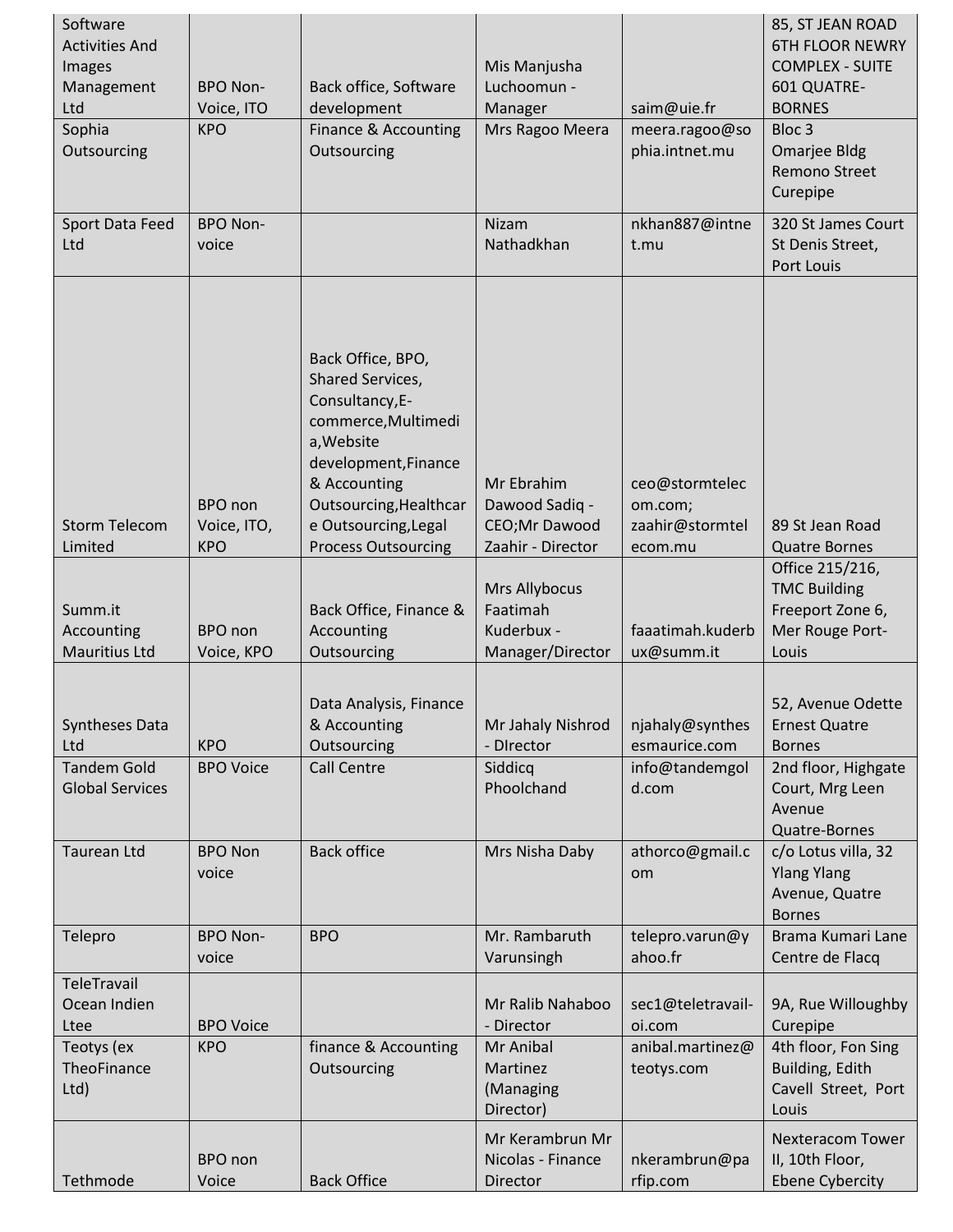|                                   |                              |                                        | Mr Olivier                                   |                                     | suite 119-120                                |
|-----------------------------------|------------------------------|----------------------------------------|----------------------------------------------|-------------------------------------|----------------------------------------------|
| <b>TFSI Ltd</b>                   | <b>BPO Non-</b><br>Voice     |                                        | Regnault -<br>Director                       | oregnault@tfsi-<br>Itd.com          | <b>Grand Bay business</b><br>park            |
| Thallo                            |                              | <b>Back office</b>                     | Mr Allan Sparker /                           | paul.halpin@thall                   | Unit 2, Block D,                             |
| Hospitality                       | <b>BPO Non-</b>              |                                        | Mr Paul Halpin                               | o-hospitality-                      | Ruisseau Creol                               |
| <b>Solutions Ltd</b>              | Voice                        |                                        | (chairman)                                   | solution.com                        | <b>Black River</b>                           |
| <b>Thomson Digital</b>            | BPO non                      | BPO, editing and ENG-<br>FRE & FRE-ENG | Mr Puri Devindra<br>Nath - Resident          | puri.dn@thomso                      | Cyber Tower1 8th<br>Floor (Wing A)           |
| (Mauritius) Ltd                   | Voice, KPO                   | translation                            | <b>Director</b>                              | ndigital.com                        | Ebene                                        |
| <b>TLC</b>                        | <b>BPO Voice</b>             | <b>Call Centre</b>                     | Lindsay Morvan                               | office@tlc-                         | Ground Floor, Sun                            |
|                                   |                              |                                        |                                              | mauritius.com/                      | Trust Building, 29                           |
|                                   |                              |                                        |                                              | Imorvan@tlc-<br>mauritius.com       | Edith Cavell St, Port<br>Louis               |
|                                   |                              |                                        |                                              |                                     | Suite 221 Grand                              |
| <b>TNC Consulting</b>             |                              | Finance & Accounting                   | Mrs Cronje Sandra                            | sandyc@tnccons                      | <b>Baie Businees Park</b>                    |
| Ltd                               | <b>KPO</b>                   | Outsourcing                            | - Director                                   | ultingltd.com                       | <b>Grand Baie</b>                            |
|                                   |                              | Back Office, BPO,                      |                                              |                                     |                                              |
| <b>TNT Business</b>               |                              | <b>Shared Services,</b>                | <b>Mr Cartier Charles</b>                    |                                     | 8th Floor, B Wing,                           |
| Solutions<br>Limited              | BPO non<br>Voice, ITO        | Software<br>Development                | - Country General<br>Manager                 | charles.cartier@t<br>nt.com         | Cyber Tower 1<br>Cyber City, Ebene           |
| Tradeconsulter                    | BPO non                      |                                        |                                              |                                     |                                              |
| <b>BPO Ltd</b>                    | Voice, ICT                   | BPO, Shared                            |                                              |                                     |                                              |
|                                   | Trade, IT<br><b>Services</b> | Services, wholesale,<br>Consultancy    | Mr ben sadoun<br>Jacques - director          | tradeconsulter@<br>gmail.com        | 21 st louis street po<br>box 1167 port louis |
|                                   |                              |                                        |                                              |                                     | 4th                                          |
| <b>TRADIAN</b>                    |                              | Finance & Accounting                   | Mr Phillips Carl -                           | carl.phillips@trad                  | FLOOR, FARQUHAR                              |
| <b>LIMITED</b>                    | <b>KPO</b>                   | Outsourcing                            | Director                                     | ian.com                             | ST 40 PORT LOUIS                             |
| Transcontinental                  |                              |                                        |                                              |                                     |                                              |
| Corporate (ex<br>Transcontinental |                              |                                        |                                              |                                     |                                              |
| Accounting                        | BPO non                      |                                        | <b>Mr SHEIK HOSSEN</b><br><b>JEAN MARC -</b> | jeanmarc.sheikho<br>ssen@transconti | 93 JOHN KENNEDY                              |
| Services Ltd)                     | Voice                        | Back Office, BPO                       | <b>ACCOUNTANT</b>                            | nental.mu                           | <b>AVENUE VACOAS</b>                         |
|                                   |                              |                                        |                                              |                                     |                                              |
|                                   |                              | Back Office, BPO,<br>Shared Services,  |                                              |                                     |                                              |
|                                   |                              | Software                               |                                              |                                     |                                              |
|                                   |                              | Development, E-                        |                                              |                                     |                                              |
|                                   | BPO non                      | commerce, Multimedi<br>a, Website      | Mr RAUW Dieter -                             | dra@tripfiller.co                   | Royal Road Pointe                            |
| <b>TripFiller LTD</b>             | Voice, ITO                   | development,                           | <b>CEO</b>                                   | m                                   | aux Canonniers                               |
| Univercell                        | <b>BPO Voice</b>             | Call centre                            | Mr Mohammad                                  | ceo@univercell-                     | Top Floor, Ashrafi                           |
| <b>Outsourcing Co</b>             |                              |                                        | Madani Ashrafi                               | outsourcing.com                     | Chambers, Atchia                             |
| Ltd                               |                              |                                        | (CEO)                                        | madani.ashrafi@<br>gmail.com        | Building, Avenue<br>John Kennedy, City       |
|                                   |                              |                                        |                                              |                                     | Of Vacoas -                                  |
|                                   |                              |                                        |                                              |                                     | Phoenix                                      |
| Univtel BPO Ltd.                  | <b>BPO Non-</b><br>voice     |                                        | Directors:<br>Meckdith                       | univtelbpo@mail<br>.com             | SSR St, Riviere du<br>Rempart                |
|                                   |                              |                                        | Chumroo & Yuvraj                             |                                     |                                              |
|                                   |                              |                                        | Boodhun                                      |                                     |                                              |